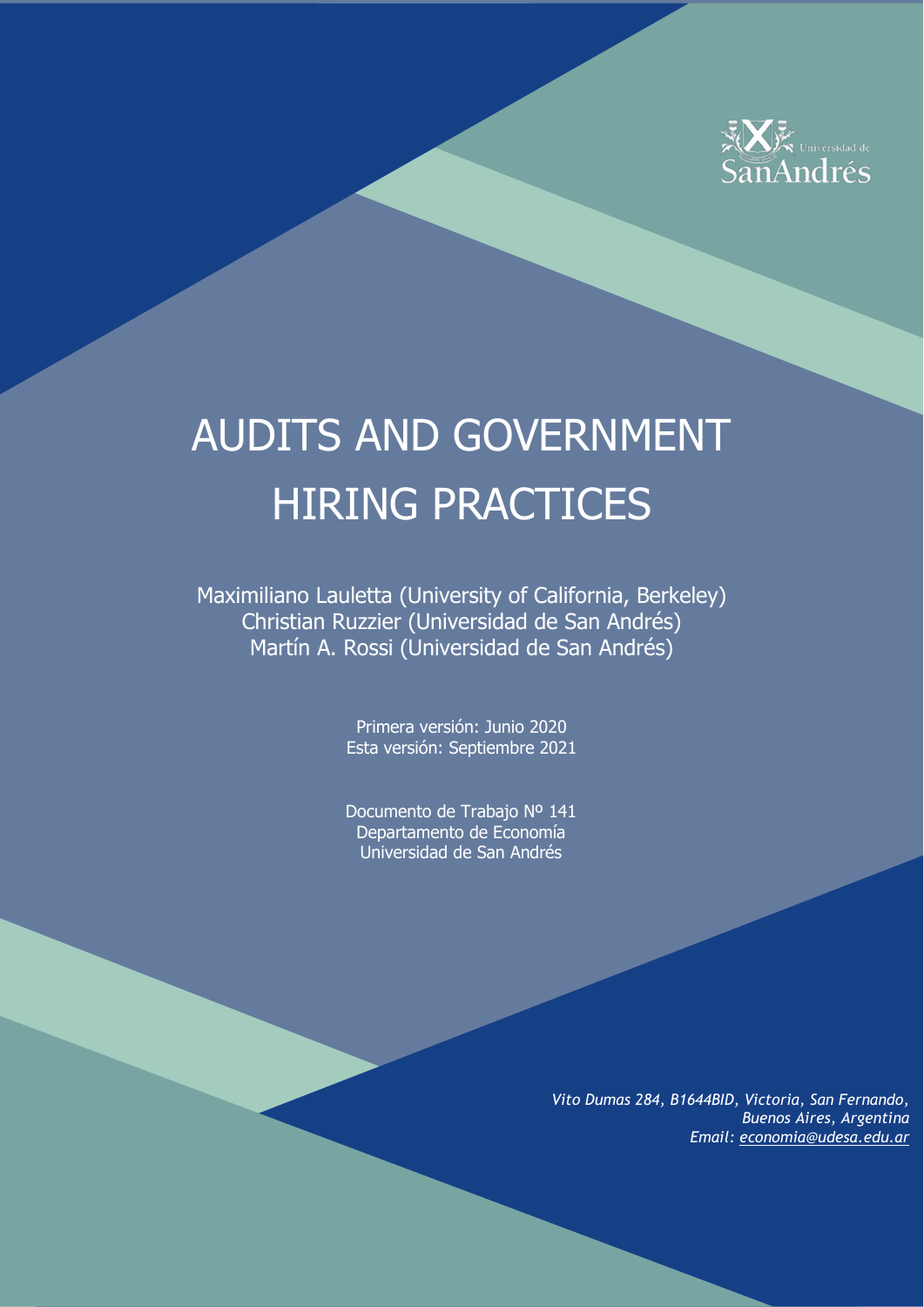# **Audits and Government Hiring Practices**

Maximiliano Lauletta\* University of California, Berkeley Martín A. Rossi† Universidad de San Andrés Christian A. Ruzzier§

Universidad de San Andrés

September 16, 2021

## **Abstract**

We exploit the random assignment of Brazilian municipalities to an audit program to explore the link between audits and government hiring practices. We find that audited municipalities employ less labour to provide a given level of public services, and change the way in which they screen their employees—relying less on discretion and more on merit. Given that audits reduce corruption in the activities under scrutiny, our results suggest that different types of corruption can be complements rather than substitutes.

<u>.</u>

The authors thank Ivan Canay for helpful discussions; seminar audiences at Universidad de la República and Universidad del Pacífico for comments; and Paula López Villalba and Lautaro Carrizo for excellent research assistance. A previous version of this article circulated as "Audits and the Quality of Government".

<sup>\*</sup> Department of Economics, University of California, Berkeley. Address: 530 Evans Hall, Berkeley, CA 94720. Phone: +1 510 642-0822. E-mail: maximiliano\_lauletta@berkeley.edu.

<sup>†</sup> Department of Economics, Universidad de San Andrés. Address: Vito Dumas 284, B1644BID Victoria, Buenos Aires, Argentina. Phone: +54 11 4725-6948. E-mail[: mrossi@udesa.edu.ar.](mailto:mrossi@udesa.edu.ar)

<sup>§</sup> Corresponding author. Department of Economics, Universidad de San Andrés. Address: Vito Dumas 284, B1644BID Victoria, Buenos Aires, Argentina. Phone: +54 11 4725-6952. E-mail: [cruzzier@udesa.edu.ar.](mailto:cruzzier@udesa.edu.ar)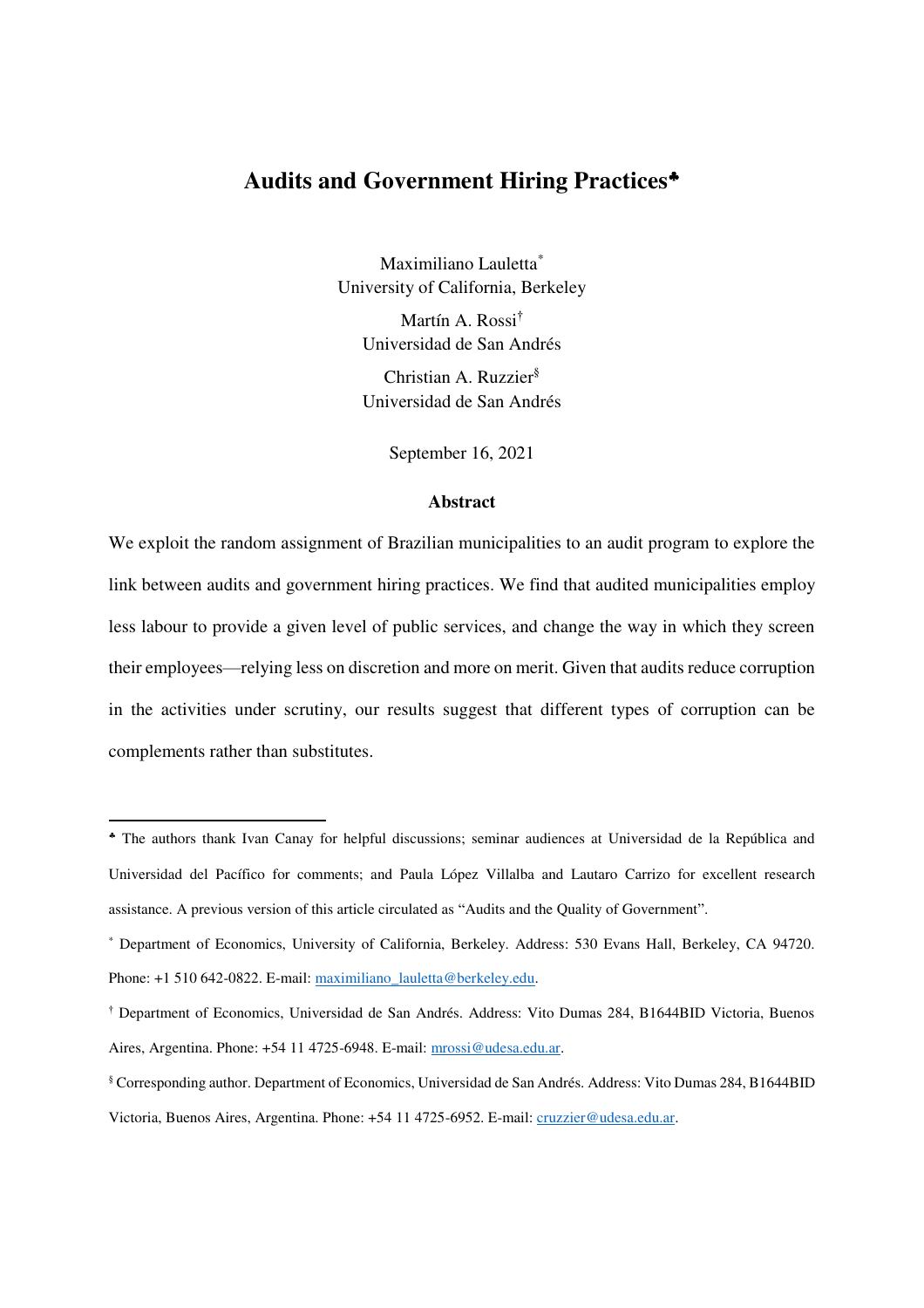Keywords: bureaucracy, corruption, audits, efficiency, public sector employment.

JEL codes: D73, H11, J45.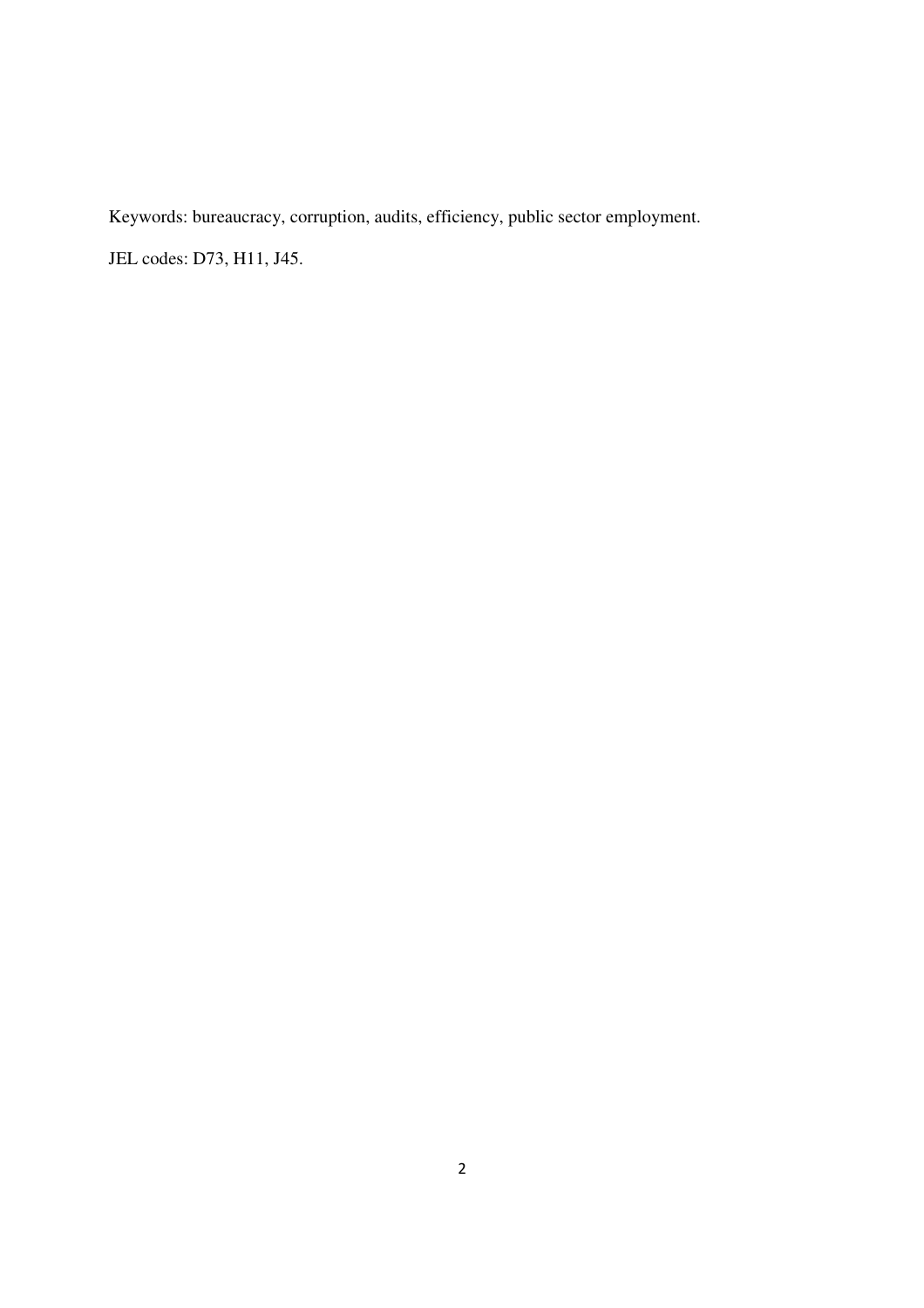Embezzlement, graft, influence peddling, bribery, kickbacks, fraud, favouritism, cronyism, nepotism, parochialism, patronage, capture, collusion, extortion—call it what you like, corruption (the misuse of public office for private gain) matters. Even though obtaining reliable statistics on the magnitude of corruption is difficult, the World Bank Institute estimates corruption to be around \$1 trillion per year, a significant 3 percent of world GDP—and that just in bribes.<sup>1</sup> There is a growing consensus that corruption is a major impediment to economic development (see, e.g., Mauro, 1995; and Olken and Pande, 2012), and, non-surprisingly, fighting corruption has become a prime concern in countries all over the world. $2$ 

The topic has attracted increasing interest in recent years from the media, academics, policymakers, and the public at large, and few seem to doubt that reducing corruption would be beneficial (Jain, 2001). How best to achieve such a goal (through, for example, top-down monitoring, grassroots participation, information dissemination, or political, judicial, and prosecutorial institutions that constrain rent-seeking), however, remains a disputed issue (Olken, 2007) in spite of abounding suggestions (see, e.g., Eigen, 1996; Leiken, 1997; and Klitgaard, 1998).

In practice, audits (a form of top-down monitoring) are a key policy instrument in the fight against corruption. The idea of providing incentives to corruptible politicians or bureaucrats to behave honestly through an increased probability of detection and punishment is hardly new (Becker, 1968; Becker and Stigler, 1974), and the evidence shows that the basic economic intuition is correct: audits can reduce corruption—at least in the particular activities being audited (Olken, 2007; Bobonis et al., 2016; Avis et al., 2018; Zamboni and Litschig, 2018).<sup>3</sup> However, some evidence also exists on monitoring systems that are fouled up in that corrupt officials are able to substitute to alternate forms of corruption and to adapt over time to the new system in place (e.g.,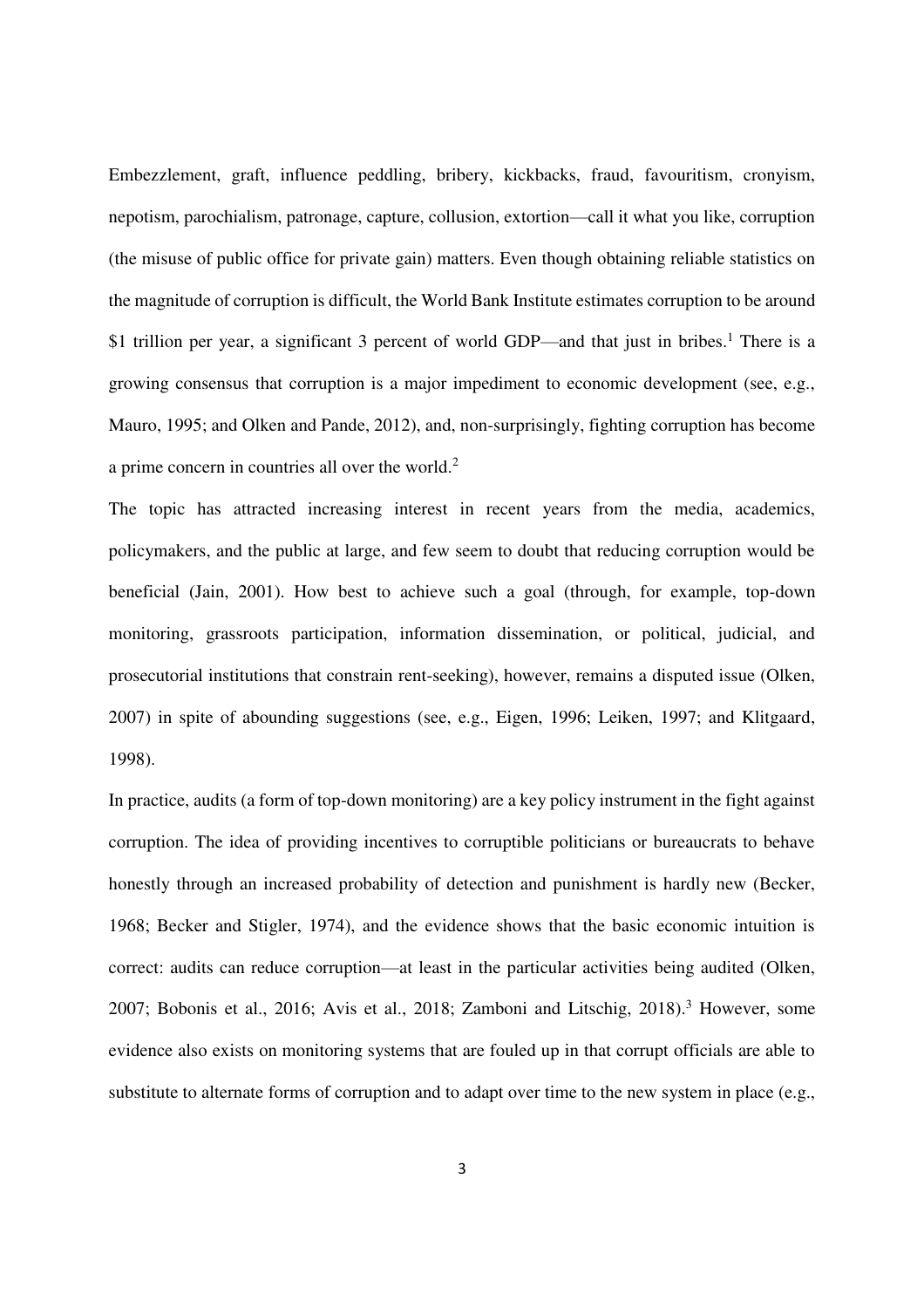by changing other dimensions of their performance)—especially when the anticorruption policy imposes controls only on certain types of corruption (see, e.g., Olken, 2007; Burgess et al., 2012; and Niehaus and Sukhtankar, 2015).

Since audits increase the probability of detecting direct stealing, audited corrupt officials may opt to substitute for alternative or less traceable forms of corruption, like hiring, which are not directly audited. Employment in the public sector can be used for the benefit of office holders to the extent that the latter can use their discretion in the hiring process (Brollo et al., 2017). Discretion, while providing more flexibility, can also lead to corruption and patronage (Finan et al., 2015).

It is an open question whether audits generate only negative changes in behaviour in alternative, nonaudited, margins of public officials' performance, or whether good behaviour from fear of the audit might spill over to other dimensions. This paper is an empirical investigation of the possible consequences of selective anticorruption monitoring on government hiring practices, in the context of a large random audits program in Brazil that has proved successful in reducing the misuse of federal funds at the municipal level (Avis et al., 2018; Zamboni and Litschig, 2018). We focus here on how auditing municipal governments affects mayors' subsequent use of their discretion in hiring bureaucrats and the efficiency in the provision of municipal services.

Bureaucracies are a key component of state capacity: they implement policies and deliver public services (Ornaghi, 2019; Xu, 2019). A high-quality bureaucracy is characterized by "meritocratic recruitment through competitive examinations, civil service procedures for hiring and firing rather than political appointments and dismissals, and filling higher levels of the hierarchy through internal promotion" (Rauch and Evans, 2000: 50-51), and competitive salaries. Such a 'Weberian' bureaucracy (Evans, 1992) has been associated with enhanced prospects for economic growth (Evans and Rauch, 1999), reduced corruption (Dahlström et al., 2012), and improved performance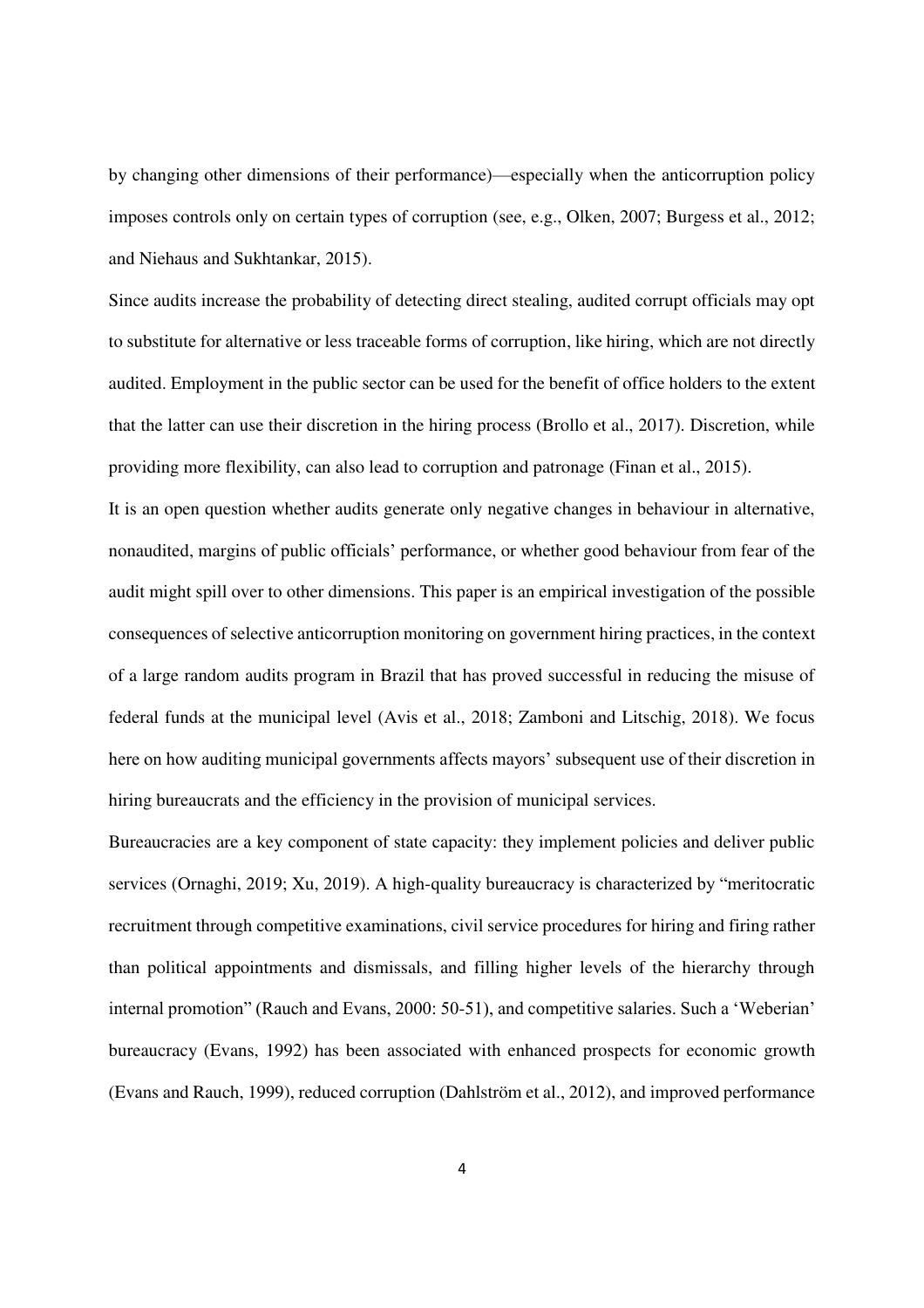(Gilmour and Lewis, 2006; Xu, 2019). The empirical evidence shows that merit-based recruitment is the single most important component of a Weberian bureaucracy driving these outcomes (Rauch and Evans, 2000; Dahlström et al., 2012).

Evans (1992) suggests using the fraction of bureaucratic positions filled by civil-service exam rather than discretionary hiring as a measure of meritocratic recruitment. We focus here (equivalently) on its complement: the fraction filled without a civil-service exam. For each municipality we measure the number of discretionary appointments per 1,000 residents and the share of discretionary appointments in total municipal employment. We find that being audited causes a reduction in discretionary employment of about 1.4 employees per 1,000 residents (or around 12%, evaluated at the sample mean), and a reduction in the share of discretionary appointments of 1.3 percentage points (almost 5% with respect to the sample mean).

We also consider the provision of essential public goods at the municipal level. Efficiency in this context relates to how a given municipal staff (the main input in the production of municipal services) translates into outputs—essential public services of local interest, such as public transport, early childhood and primary education programs, and public health services.

We first find that being audited reduces total employment in the municipality by more than 2.6 employees per 1,000 residents (about 6% at the sample mean, or around 60 employees). Next, we show that audits have *no* effect on the provision of municipal services, as measured by an index that summarizes how a municipality is doing in the areas of employment and income, education, and health. The estimated effect is largely non-significant, and the point estimate is just 0.17% of the sample mean of the index. We interpret these findings as indicative of a clear increase in (labor) efficiency: audited municipalities seem to be providing exactly the same level of public services with fewer workers.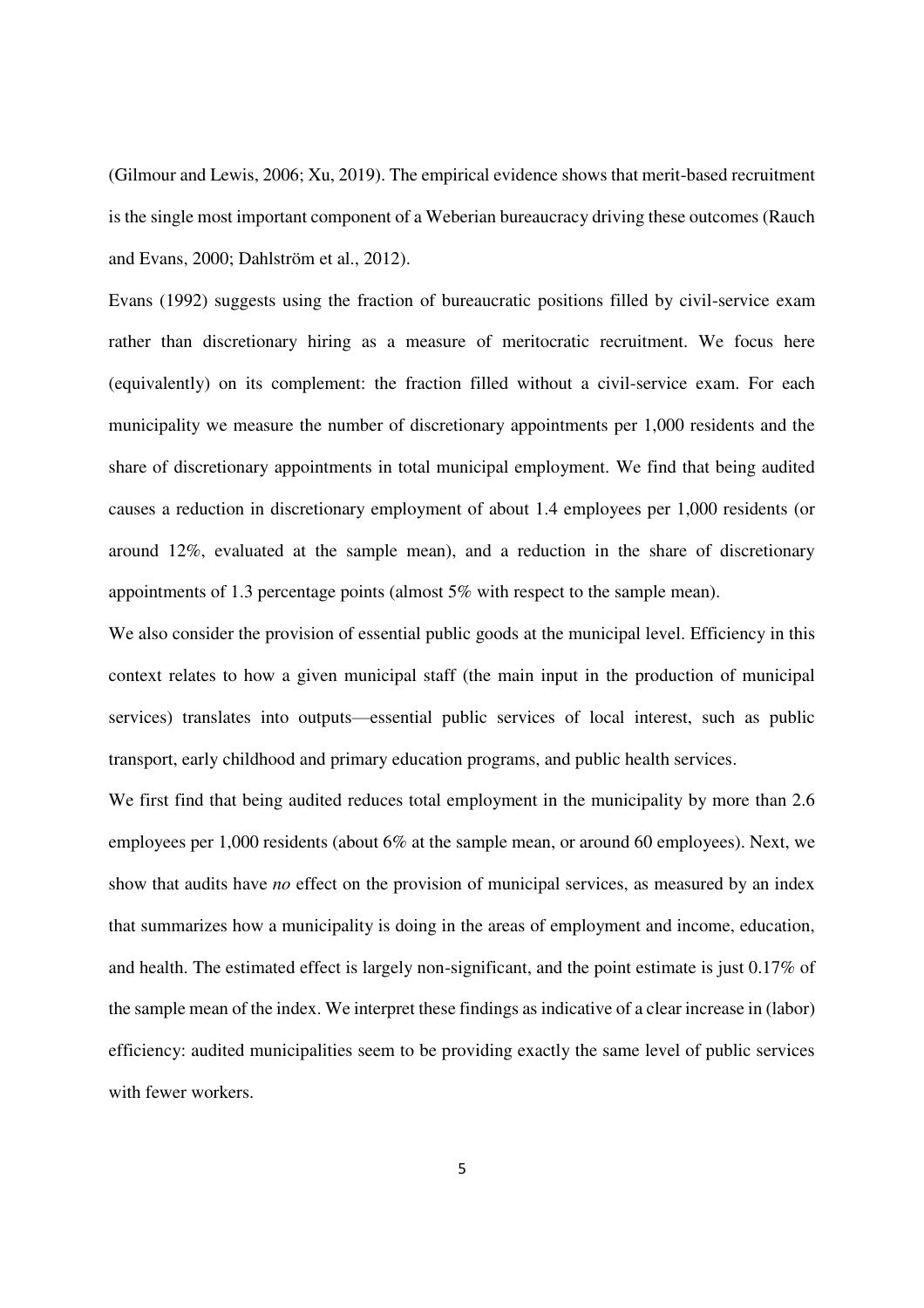Monetizing the wage savings is difficult, but we can provide some back-of-the-envelope calculations. At an average annual wage in 2004 of around 24,250 reais (in 2019 reais), the wage savings caused by the audits (60 fewer employees per municipality) would amount to roughly 1,455,000 per year per municipality.<sup>4</sup> To put this figure in perspective, consider that Avis et al. (2018) estimate savings from reduced corruption from the same audit program of about 567,000 reais (including spillover effects) per municipality per year—hence savings would more than triple.

Regarding the dynamics of the effects we document, whether these effects are permanent or temporary is important for interpretation. On the other hand, it is interesting to assess how long it takes for such effects to show up. We find that the average effects on the level and composition of municipal employment show up as early as 2005 (the first year of the term), and persist at essentially the same level 4-5 years after the audits.

The literature has increasingly studied the consequences of government audits using the Brazilian random audits program. After the seminal work of Ferraz and Finan (2008), which found that exposing corruption among politicians up for re-election reduced their probability of subsequent electoral success, a growing number of papers have found that audits have important effects on outcomes such as overall corruption (Avis et al., 2018), political clientelism (Bobonis et al., 2019), economic activity (Bologna Pavlik and Harger, 2019; Colonnelli and Prem, 2020), health outcomes (Lichand et al., 2017), and rent extraction among local governments (Zamboni and Litschig, 2018). Our paper contributes to this literature by studying how audits affect government hiring practices, and documenting their good behaviour spillovers on this outcome.

Our paper also relates to the literature studying the recruitment of employees in the public sector (see Finan et al., 2015). This growing literature has found that financial incentives (Dal Bó et al.,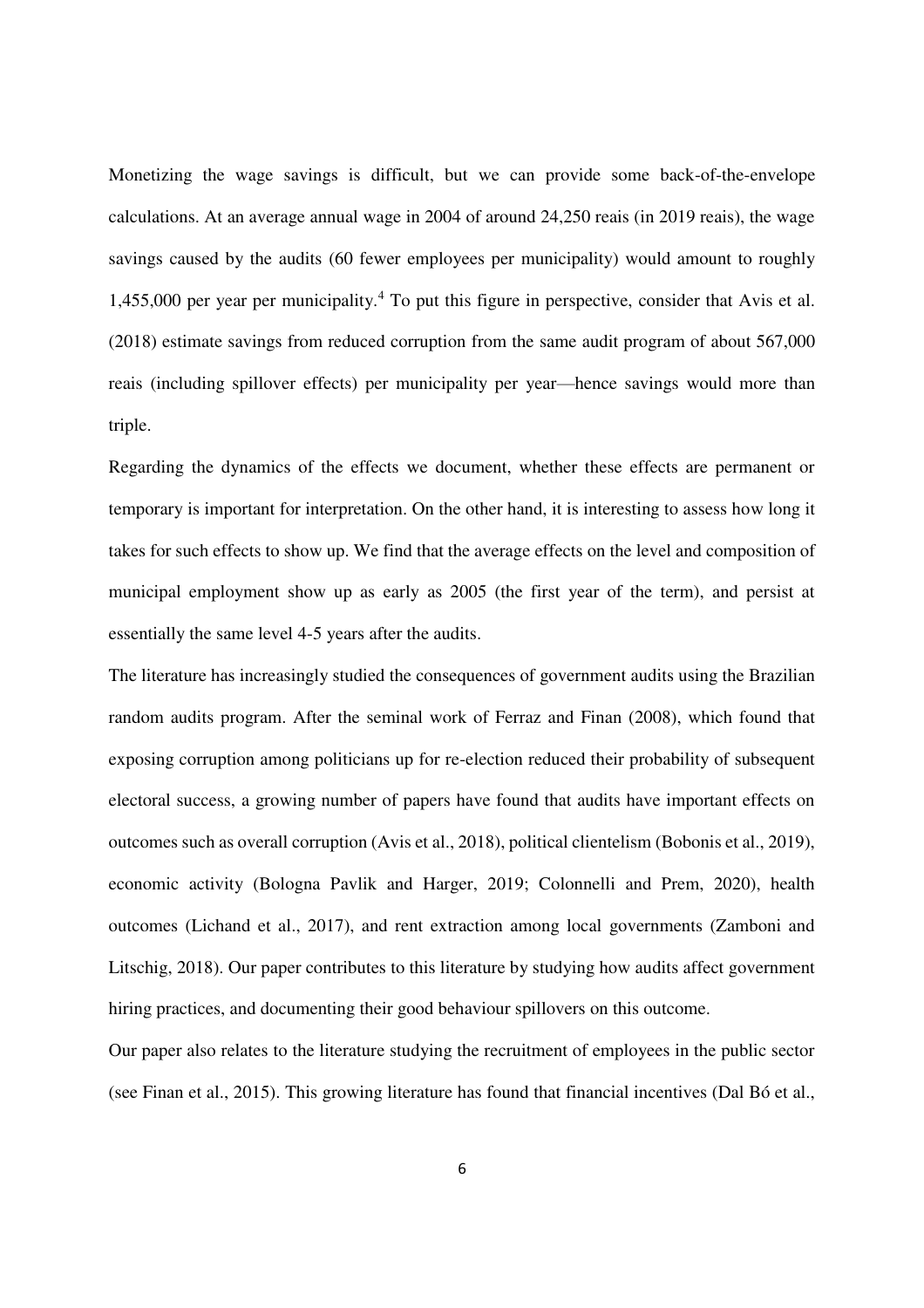2013; Deserranno, 2019) and pro-social preferences (Ashraf et al., 2014) play a significant role in shaping the pool of individuals who self-select into applying for a public sector job. However, there is less evidence on the process through which governments select public employees (Colonnelli et al., 2020), which is a concern given the possibility that politicians use public sector hiring to reward political supporters and collaborators, considering the limited mechanisms available for constituents to punish politicians for bad performance (Finan et al., 2015). We contribute to this literature by showing that audits reduce total employment in the public sector, and change the screening strategy from discretion towards merit.

Given that the audits under study reduced corruption (Avis et al., 2018; Zamboni and Litschig, 2018), our efficiency result is consistent with previous literature that has shown that reduced corruption is strongly associated with less inefficiency (e.g., Dal Bó and Rossi, 2007; Colonnelli and Prem, 2020), and extends that literature's results at the firm level to the public sector.

## **I. BACKGROUND AND DATA**

# *I.1. The random audits program*

In 2003 the Brazilian federal government audit agency (*Controladoria Geral da União*, CGU) launched a large scale anti-corruption program (*Programa de Fiscalização de Municípios a partir de Sorteios Públicos*), aimed at reducing corruption and misuse of public funds by public administrators.<sup>5</sup> The program consists of random audits of municipal governments' use of federal funds transferred to them, and it was probably the first of its kind in the world. Another novelty of the program is its intention of reducing information asymmetries between voters and public officials by making the main findings for each audited municipality publicly available.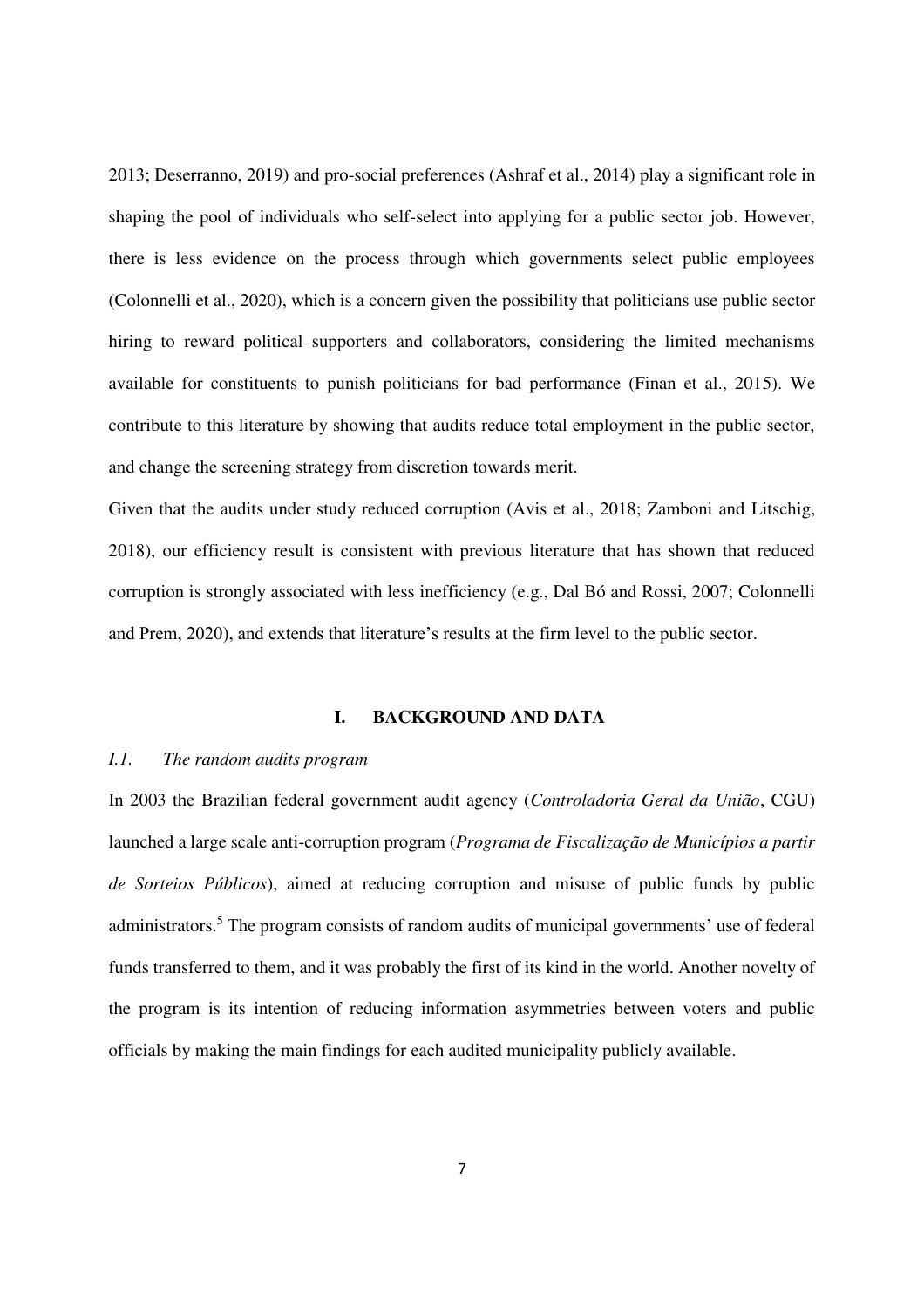The program randomly selects a fixed number of municipalities per state (*unidad federativa*) through lotteries held by the *Caixa Econômica Federal* in Brasília, drawn in conjunction with the national lotteries.<sup>6</sup> To ensure a transparent process, members of the civil society, political parties, and the press are all invited to witness the lottery.

Once the municipalities are selected in a lottery, a team of CGU auditors (on average, 10 agents) collects information on the use of federal funds transferred to each municipality's government in the past three years, by examining accounts and documents, and visiting the existing works and services.<sup>7</sup> These auditors also meet with members of the local community and municipal councils to receive direct complaints. The auditors spend approximately one week inspecting, and then send a report to the central CGU office detailing all the irregularities found. These reports are sent to public prosecutors, the legislative branch of each municipality, and to the *Tribunal de Contas da União*—the different agencies in charge of corrective actions. For each municipality, a summary of the main findings is uploaded to the CGU website [\(www.cgu.gov.br\)](http://www.cgu.gov.br/) and made available to the media.

The first lottery was carried out in April 2003, and by the end of that year 281 municipalities had been drafted through 7 lotteries, with about 2 billion reais of federal funds involved in the audits. Among the most common irregularities detected by the audit teams were incomplete public works (which had already been paid for), use of fake receipts, rigged and irregular bidding processes, and over-invoicing of goods and services.

The program underwent some modifications, especially in its early years, in terms of the total number of municipalities to be drafted, the number of municipalities per state, the eligibility criteria for municipalities, and the frequency of the lotteries. From the third lottery on, the program randomly selected 50 municipalities to audit from those municipalities with less than 300,000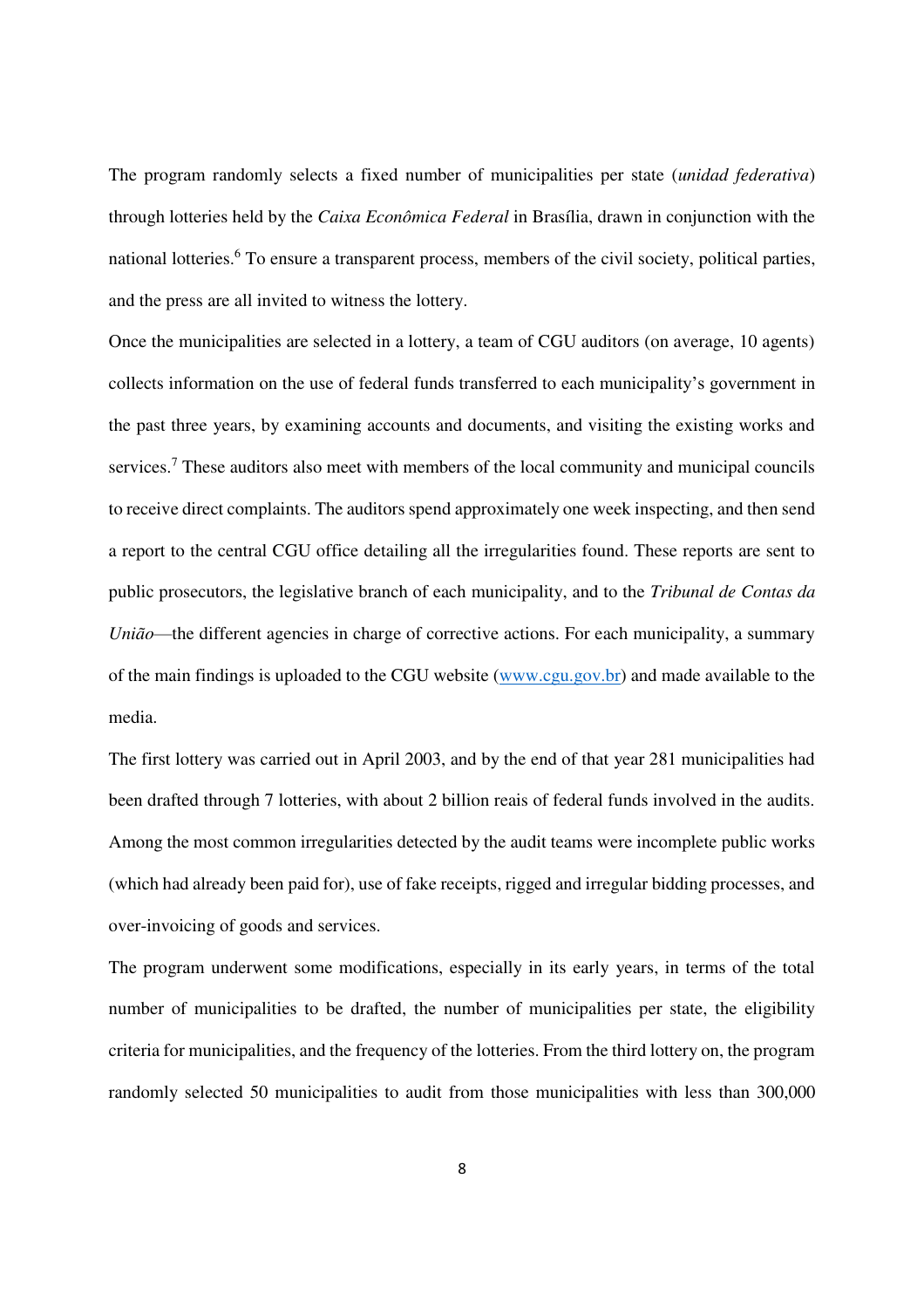inhabitants; it then expanded to selecting 60 municipalities per lottery (as of lottery #10) out of those with less than  $500,000$  inhabitants.<sup>8</sup> At the very beginning of the program the lotteries were drawn on a monthly basis, but a reference periodicity was never established. Hence mayors faced uncertainty about audit probabilities, and experiencing an audit was likely to increase perceived probabilities by making audit risk more salient, potentially affecting mayors' subsequent actions.<sup>9</sup> This study considers 5,476 municipalities that were eligible for the program, 496 of which were randomly selected through the first 11 lotteries, and audited in the electoral term 2001-2004.<sup>10</sup> The list of the municipalities selected in each of the lotteries (and eventually audited) was obtained directly from the CGU website.<sup>11</sup> With this information we build a dummy variable (*Audited*) that takes value 1 if the municipality was randomly audited, and constitutes our treatment indicator.

# *I.2. Brazilian municipalities*

Brazil is a federal presidential representative democracy, whose government is made up of a Federal District (Brasília) and three administrative tiers: the central government, 26 state governments and 5,570 municipal governments.<sup>12</sup> Municipalities are run by a mayor (*prefeito*), a vice-mayor (*vice-prefeito*), and members of the city council (*Câmara de Vereadores*), who are simultaneously elected every four years.

Article 30 of the 1988 Constitution charges municipalities with providing and managing essential public services of local interest—like public transport, early childhood and primary education programs, and public health services. Revenues available to municipalities to meet their responsibilities can be grouped into three categories: intergovernmental transfers (defined as transfers received from revenues generated by other government entities), locally generated revenues (defined as revenues collected from a municipality's citizens) and other miscellaneous sources of revenue. Intergovernmental transfers account for the vast majority of municipalities'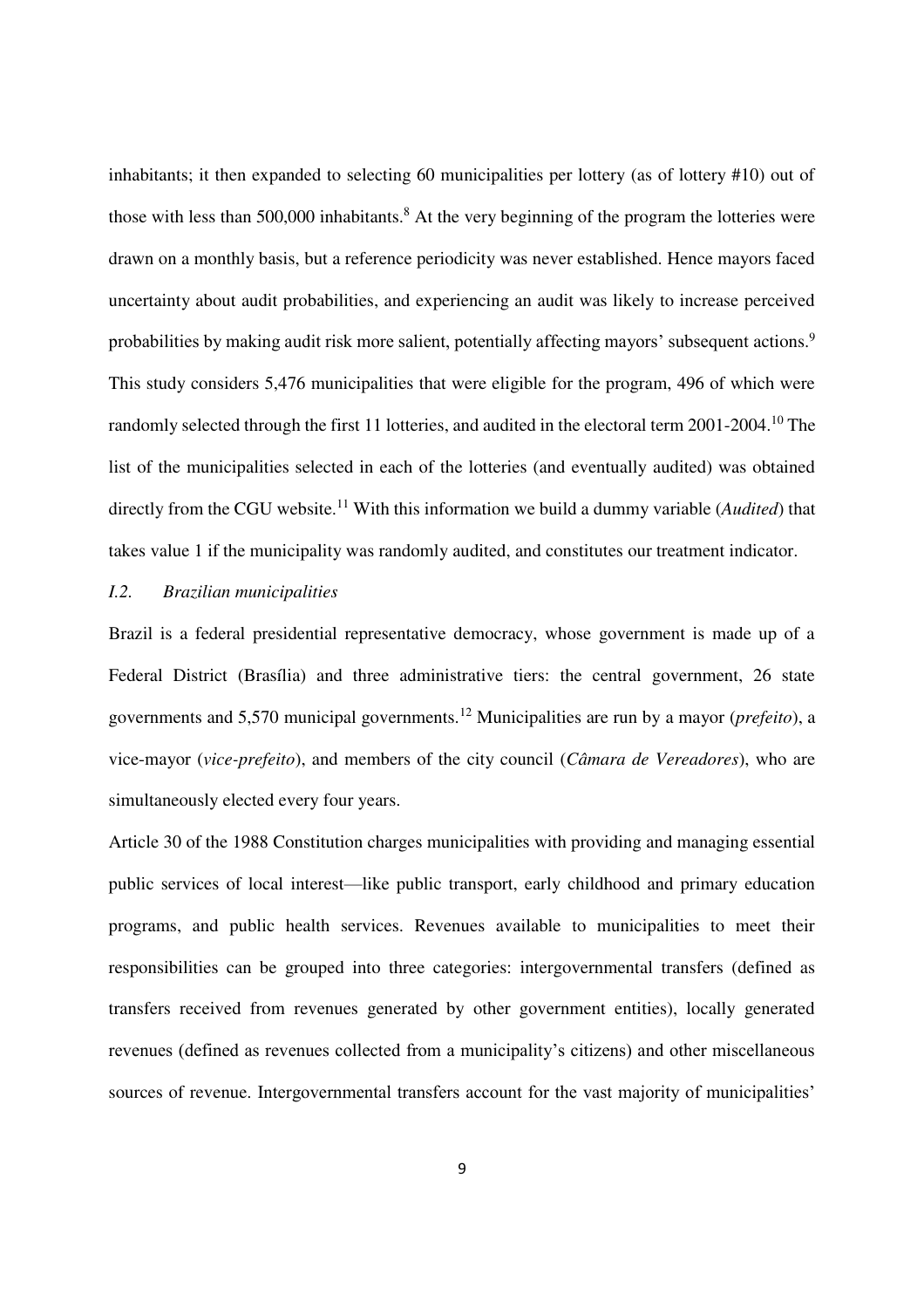receipts (99.6% on average in 2000, down to 93% in 2011), and are mostly unconditional in nature. Therefore, the mayor and the members of the city council enjoy significant discretion over how to spend these resources.

Data on municipal socioeconomic and demographic characteristics come from the Brazilian statistics office (*Instituto Brasileiro de Geografia e Estatística*, IBGE). To capture underlying differences in municipal characteristics prior to the audits, we include key variables similar to those used in previous studies: income per capita (*Income*), income inequality as measured by the Gini coefficient (*Income inequality*), total population (*Population*), share of urban population (*Urban population (%)*), education, proxied by the literacy rate (*Literacy*) and the fraction of the population with a college degree (*Population with college degree (%)*), fraction of households owning a radio (*Has radio*) or a television (*Has TV*), and fraction of households with a water (*Water connection (%)*), sewerage (*Sewerage connection (%)*), or electricity (*Electricity connection*  $(\%)$  connection.<sup>13</sup> To evaluate the validity of our research design, we present in Table 1 summary statistics of these pretreatment characteristics for treated and control municipalities, and also the differences between both groups.

#### [Table 1 about here]

Only one out of 11 differences is significant at the 10 percent level, and a test of the joint significance of all municipal characteristics fails to reject the null of no significance (F-test = 1.18; p-value = .29). Overall, the results from Table 1 suggest that the lottery used by the CGU yielded a balanced experiment.

#### *I.3. Municipal employment*

Public employees in all levels of the administration represented roughly 5% of the Brazilian population and 27% of all formal employment in 2003 – municipal employment accounted for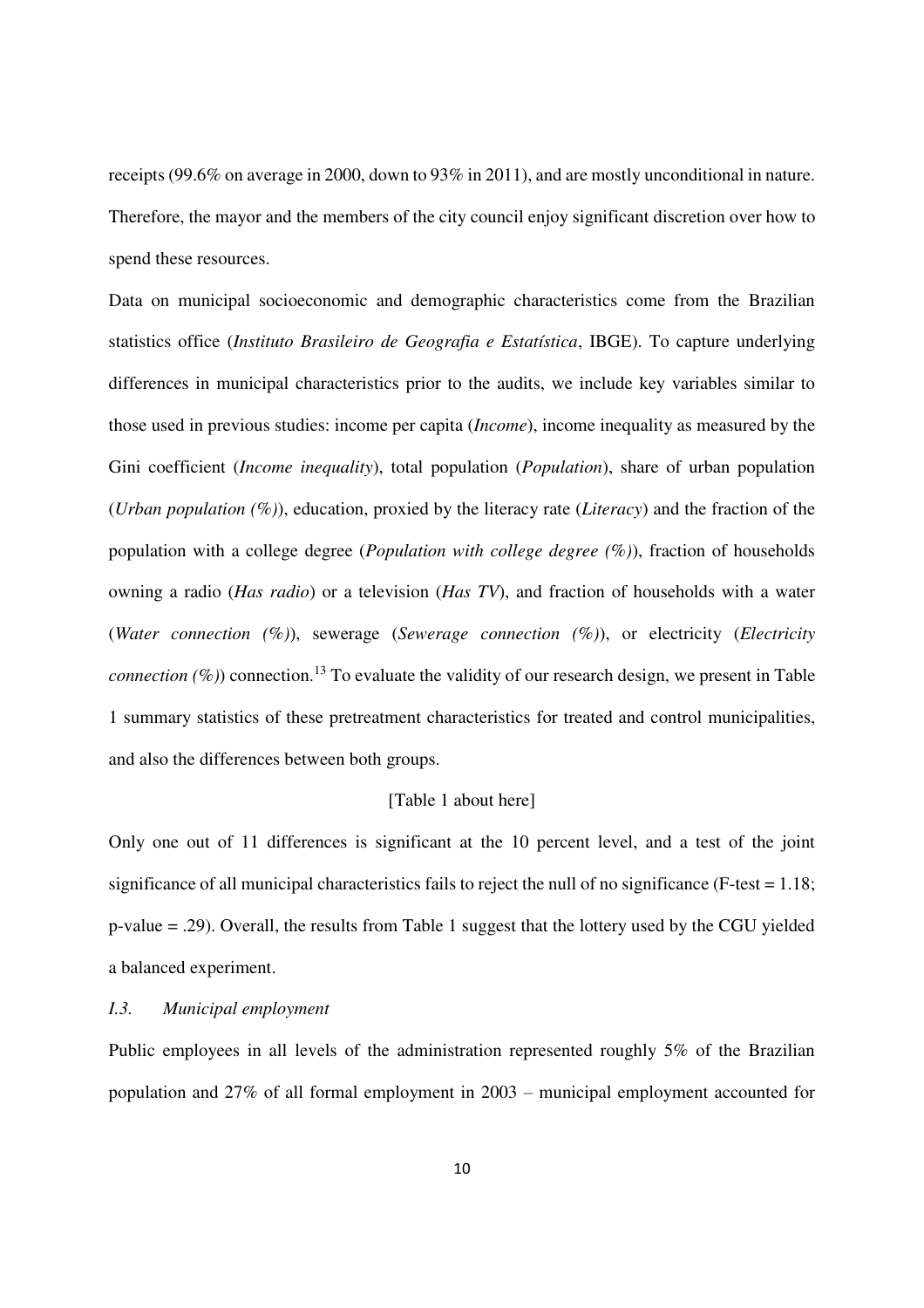49% of that total, up from 38% in 1995 (De Mattos, 2011). A commonly used way to compare jurisdictions is by looking at how many employees that jurisdiction has relative to the population. We therefore compute here the total number of public employees per 1,000 residents (*Employees per capita*) in each municipality in the electoral term 2005-08.<sup>14</sup> Following usual practice, we include employees in both the direct and indirect administration.<sup>15</sup>

Personnel practices in the public sector are different from those in the private sector. One key feature in this distinction is the reduced set of contracts that can be offered to public employees, coupled with the lack of discipline from the profit motive in the state (Finan et al., 2015). This implies that politicians may use their discretion to allocate public sector jobs to reward followers and to cement political and personal relationships – the very definition of political patronage (Grindle, 2010).

To limit this discretion in hiring, most governments have implemented career civil service systems, in which the majority of "non-elected public sector jobs are filled through a process of credentialing based on education, examination, or some other test of merit; in which a career ladder exists and is accessed through regularized demonstration of credentials of education, examination, tenure in office, or other form of assessing merit; in which tenure is secure barring malfeasance in office; and in which movement in and out (through retirement, for example) is regulated and compensated" (Grindle, 2010: 4).

In Latin America, Brazil was the first country to implement a civil service system with extensive merit-based access (through a formal examination or *Concurso Público*), widely considered to be the most successful in the region (Evans and Rauch, 1999; Gaetani and Heredia, 2002; Iacoviello, 2006).<sup>16</sup> About 83% of municipal employees were career civil servants in 2004.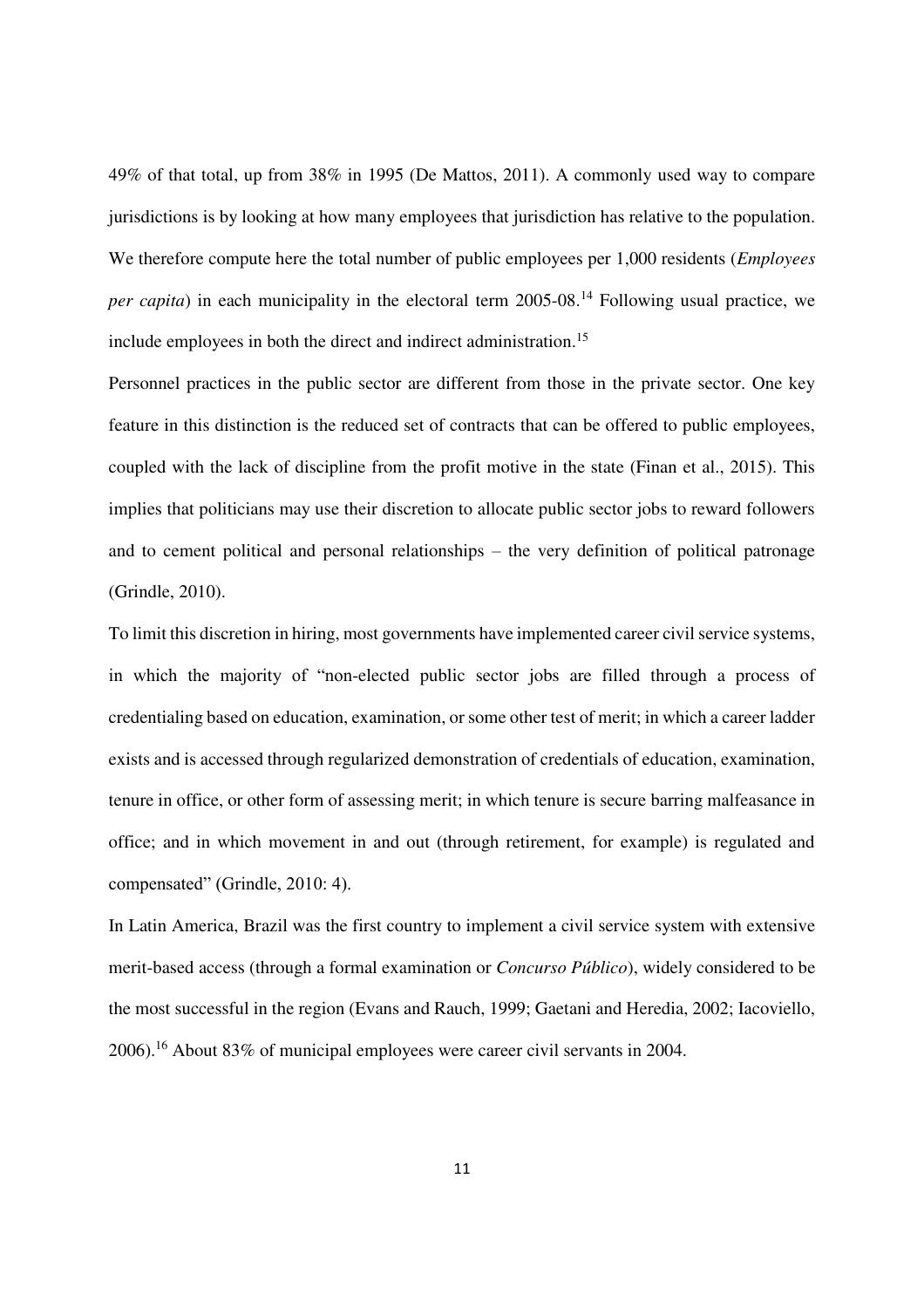Ample room for discretion in hiring still remains, however, as mayors can hire employees without a civil service examination in prespecified cases: commissioned posts (*cargos comissionados*), positions of trust (*função de confiança*), and temporary jobs (*emprego temporario*).<sup>17</sup> Temporary appointments account for the majority of discretionary hires. We group all these categories in a single measure (*Discretionary per capita*) that represents the average total number of discretionary public employees per 1,000 residents in each municipality in 2005-08. We also compute the average fraction of discretionary employees in each municipality in the same period (*Discretionary*   $(share)$ <sup>18</sup>

After dropping municipalities with missing values in our main dependent variable (18 municipalities) and our covariates (49 municipalities), we are left with an estimation sample of 5,409 municipalities, 471 of which were audited.<sup>19</sup> Table 2 presents summary statistics for our main variables.

[Table 2 about here]

#### II. **ESTIMATION APPROACH**

Given the randomized experimental design, estimation is a straightforward comparison of sample mean outcomes for treated and control municipalities. Let  $y_{ms}$  denote the different employment and performance outcomes for municipality  $m$  in state  $s$ . To estimate the average effect of being audited on those outcomes, we estimate different versions of the following reduced-form model through Ordinary Least Squares (OLS):

(1) 
$$
y_{ms} = \alpha + \beta * \text{fluidited}_{ms} + \mu_s + \gamma * X_{ms} + \varepsilon_{ms}
$$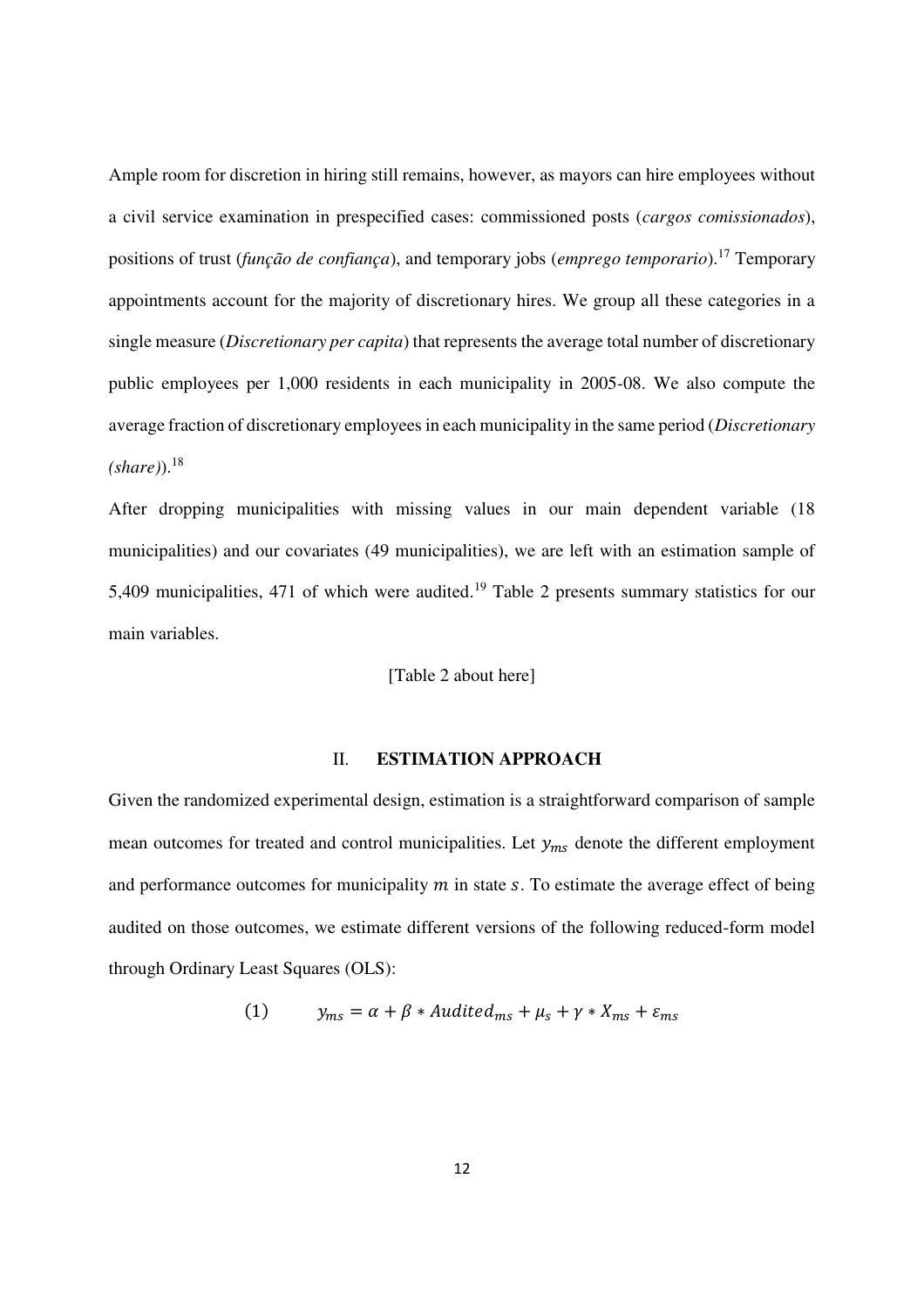where *Audited<sub>ms</sub>* is an indicator for whether municipality *m* in state *s* was audited,  $X_{ms}$  is a vector of pre-treatment municipal characteristics, and  $\varepsilon_{ms}$  is a random term, uncorrelated (in expectation) with  $\mathit{Audited}_{ms}$  because of randomization.

Since treatment probabilities vary by state due to the stratified randomization we include state fixed effects  $\mu_s$  for randomization strata (sometimes referred to as the "strata fixed effects" estimator).<sup>20</sup> The coefficient of interest is  $\beta$ .

#### **III. RESULTS**

This section presents evidence on the impact of audits on municipal governments hiring practices and performance. We begin by presenting estimates of the average effect of an audit on discretionary municipal employment. We then consider the impact of audits on municipal efficiency. Finally, we take a brief look at the timing of the effects.

#### *III.1. Audits and discretionary employment*

Discretion in hiring in the public sector has long been regarded as a problem, since it can lead to corruption and patronage. We have argued above that ample room for discretion in hiring remains in Brazilian municipalities, and Brollo et al. (2017) and Colonnelli et al. (2020) provide evidence that this discretion is indeed used for political patronage. To assess whether the audit program affects the extent to which mayors use their discretion in hiring, we report in Table 3 OLS estimates of equation (1) using the number of discretionary public employees per 1,000 residents – columns (1) and (2) – and the share of discretionary employees – columns (3) and (4) – as our outcome variables. The specification in the odd columns control only for state fixed effects, whereas the even columns extend the specification to include municipal pre-treatment characteristics.

[Table 3 about here]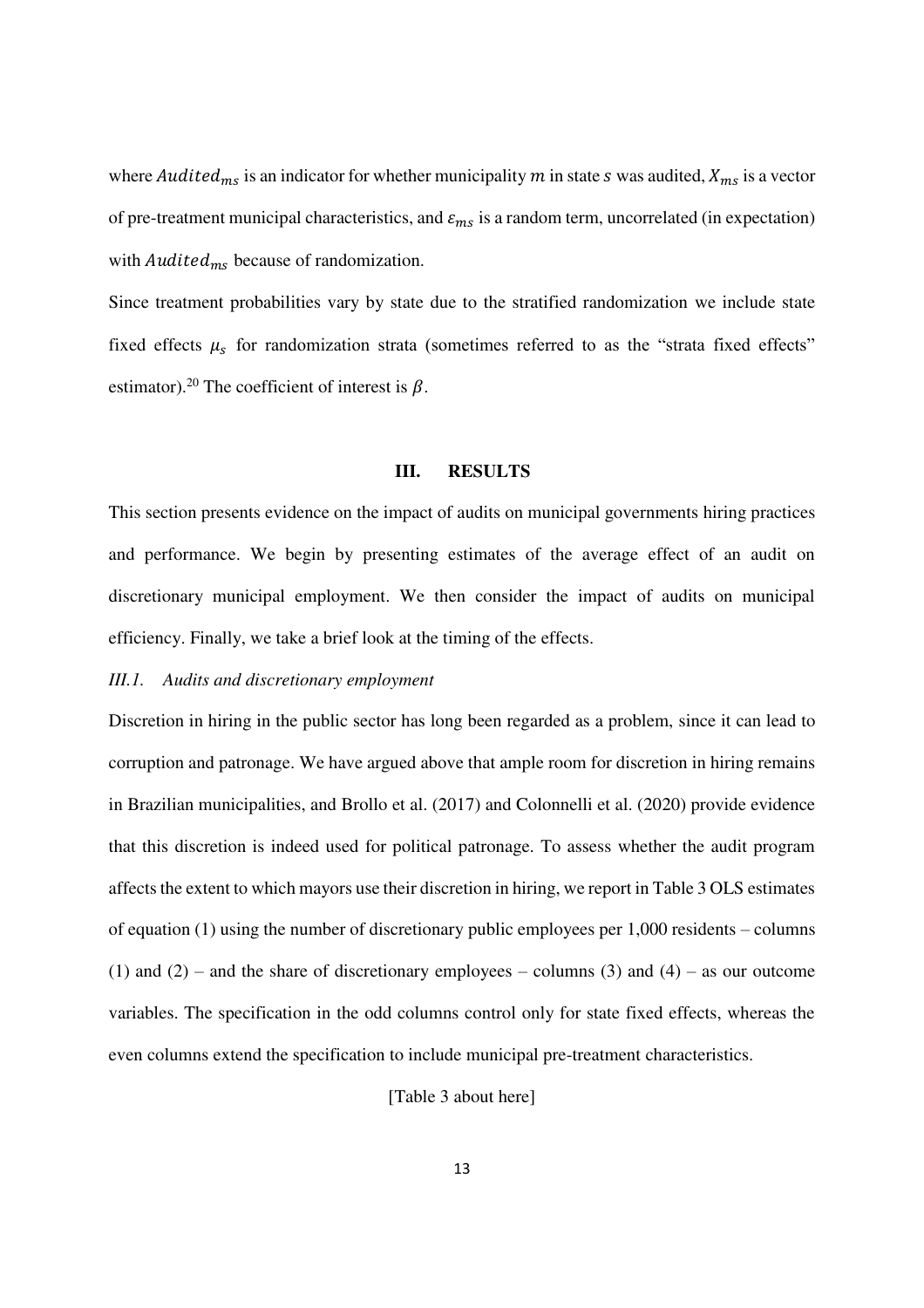We find that being audited causes a reduction in discretionary employment of about 1.4 employees per 1,000 residents (or about 12%, evaluated at the sample mean), and a change in the composition of public employees, with the share of discretionary appointments reduced by 1.3 percentage points (5% at the sample mean).<sup>21</sup> A long tradition, associated with the works of Wilson (1887) and Weber (1922) has associated reduced discretion with a more competent and efficient government, and the empirical evidence shows that civil services with access largely based on merit correlate with higher economic growth, reduced corruption, and better bureaucratic performance (see Brollo et al., 2017, and the references therein). In this view, our findings would suggest that, on top of their explicit goal of reducing corruption in the use of federal funds, the audits have generated positive spillovers on this dimension.

# *III.2. Audits and efficiency*

The reduction in discretionary appointments documented in Table 3 may be compensated by an increase in other types of appointments. To show that this is not the case, the first two columns of Table 4 report OLS estimates of equation (1), using total employees per 1,000 residents as our employment outcome, with and without municipal covariates.

Both specifications show a statistically significant and large negative effect: being audited in the electoral term 2001-04 reduces total employment in the municipality by more than 2.6 employees per 1,000 residents in the following term. This represents a reduction in the main input used in the production of municipal services of about 6% at the sample mean (or around 60 employees).

# [Table 4 about here]

On the output side, municipalities provide a host of services of local interest to which labour is a key input—like public transport, early childhood and primary education programs, and public health services. To measure their performance along such lines, we use an index (*Municipal*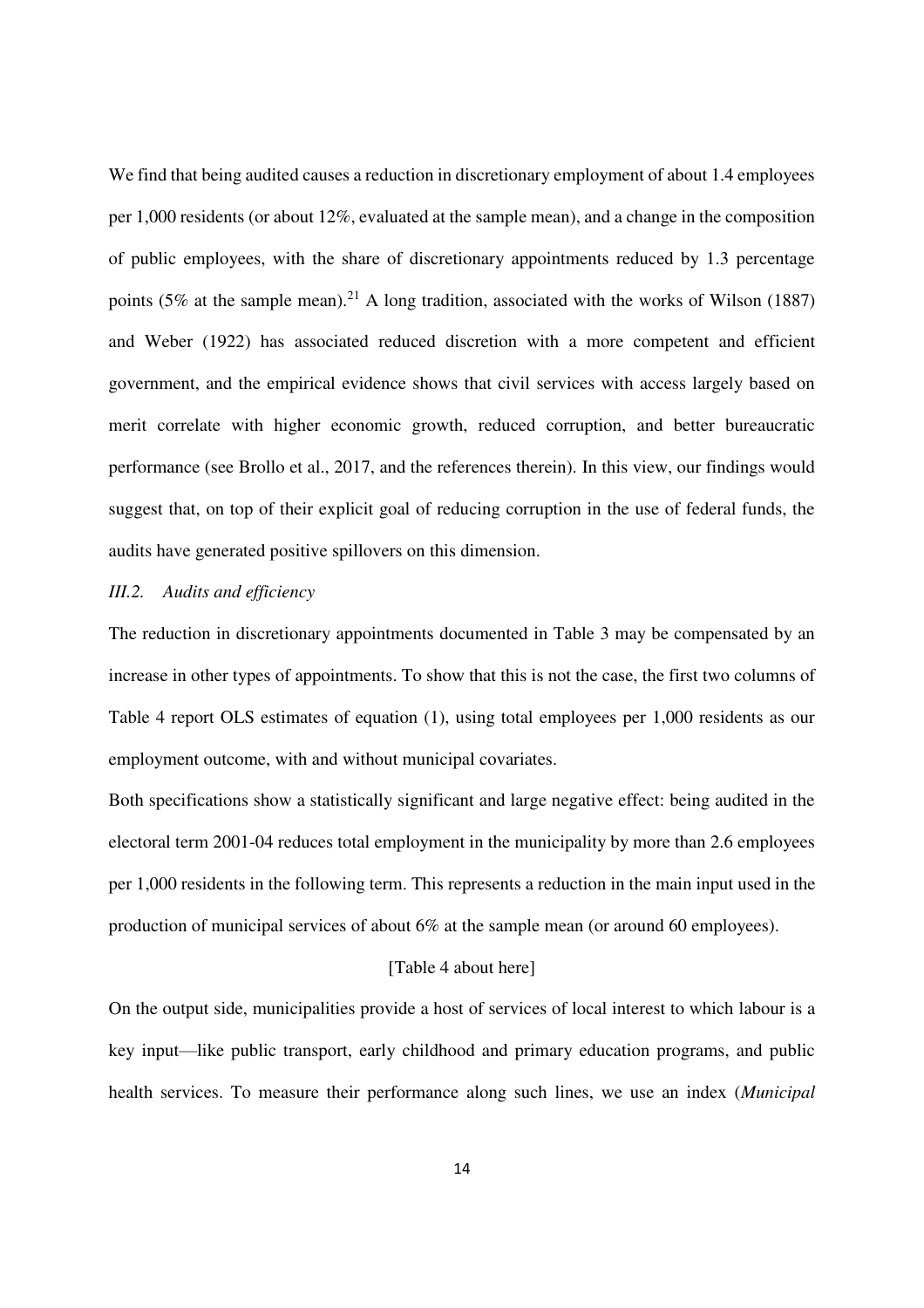*performance*) that captures how a municipality is doing in the areas of employment and income, education, and health by summarizing official administrative data on several indicators in a single number between zero and one (with higher numbers indicating better performance).<sup>22</sup> Table 4. columns (3) and (4), presents evidence on the effect of the audits on municipal performance thus measured. The effect is largely non-significant (the corresponding p-value is 0.70 in column (4)), and economically negligible (the point estimate in column (4) is just 0.17% of the sample mean of the index).

To be clear, our measure of municipal performance is an ensemble of several different outcomes, which (1) municipal governments can affect to different extents, (2) might be affected by audits over different horizons, and (3) might be affected by audits in opposite ways. Public employment is merely one of the possible mechanism through which audits can affect municipal performance, and audits might affect public service delivery through other mechanisms unrelated to the level and composition of public employment (see, e.g., Lichand and Fernandes, 2019).

Whatever the particular mechanisms at play, however, the results in Table 4 show that the net effect of audits on municipal performance has been null on average. Given the reduction in total municipal employment also documented in that table, audited municipalities seem to be providing exactly the same level of public services with fewer workers—a clear increase in (labor) efficiency.<sup>23</sup> The evidence is suggestive, but we cannot rule out the possibility that improved efficiency comes from other aspects of the anticorruption audits, with no contribution at all from the changes in employment.

#### *III.3. Dynamics*

Whether the effects on the bureaucracy documented thus far are permanent or temporary is important for interpretation. If the level and composition of public employment change only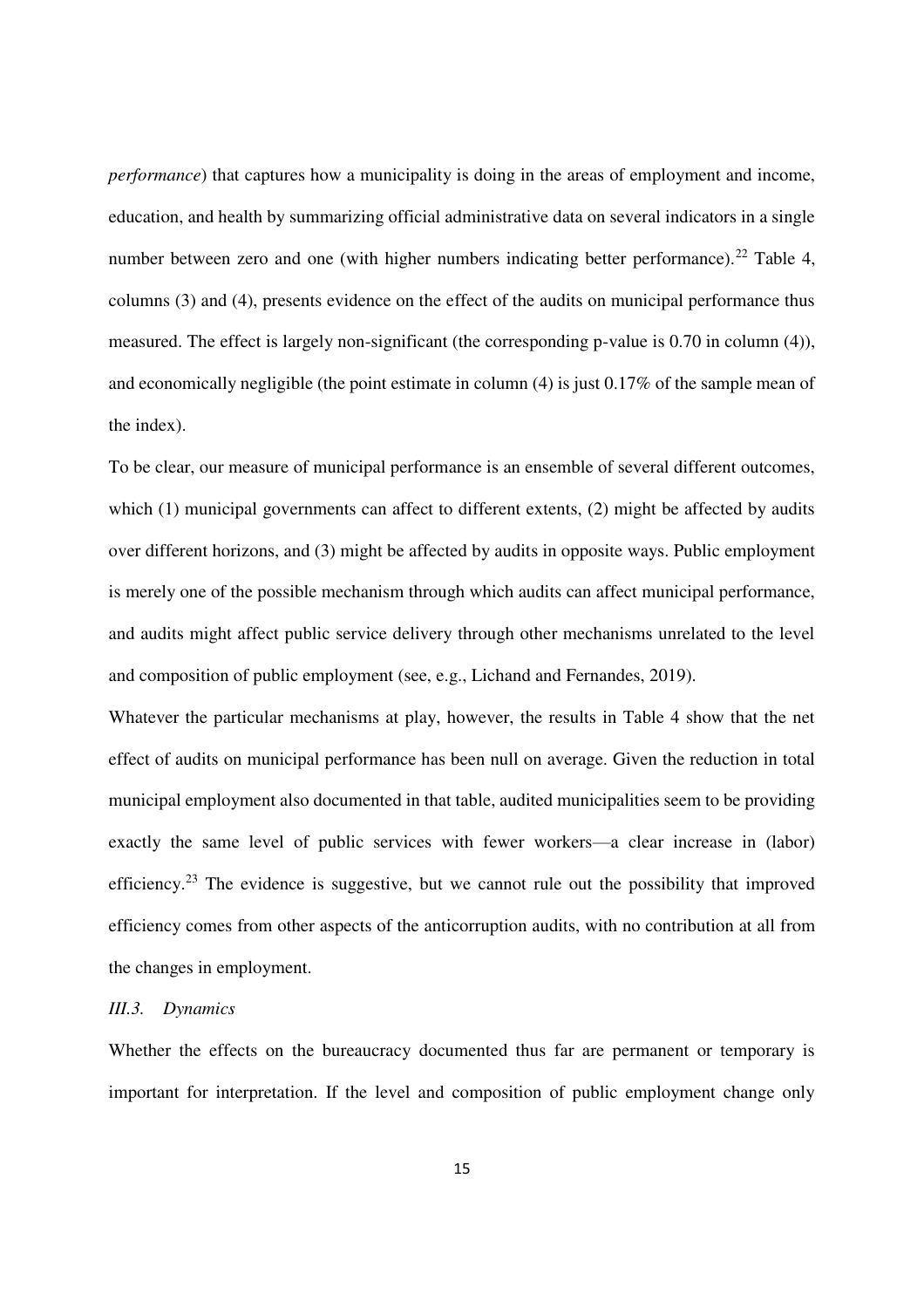temporarily in response to audits making audit probabilities more salient, but resume to their baseline levels after a few years, then it becomes harder to interpret this effect as an increase in bureaucratic efficiency – especially since it might take some time for changes in public employment to translate into impacts on downstream outcomes. On the other hand, it is interesting to assess how long it takes for the effects to show up.

To address these questions, we re-run our preferred specification (with municipal covariates) with all the dependent variables in turn, but limiting the sample to the first year of the electoral term (2005) and to the last year (2008). The results in Table 5 show that the average effects on employment show up as early as 2005, and persist at essentially the same level 4-5 years after the audits. The magnitudes of the coefficients are similar to those in Tables 3 and 4, and remarkably stable. The coefficients on the share of discretionary employment are estimated somewhat imprecisely, and become marginally nonsignificant (p-values around .12).

# [Table 5 about here]

# **IV. CONCLUDING REMARKS**

By exploiting the random assignment of Brazilian municipalities to an audit program aimed at reducing corruption in the use of federal funds, we document the existence of broader consequences in one of the largest anticorruption programs in the world: audited municipalities employ less labour to provide a given level of public services, and change the way in which they screen their employees—relying less on discretion and more on merit. As emphasized by Finan et al. (2015), different screening approaches have important implications for the quality and performance of the bureaucracy.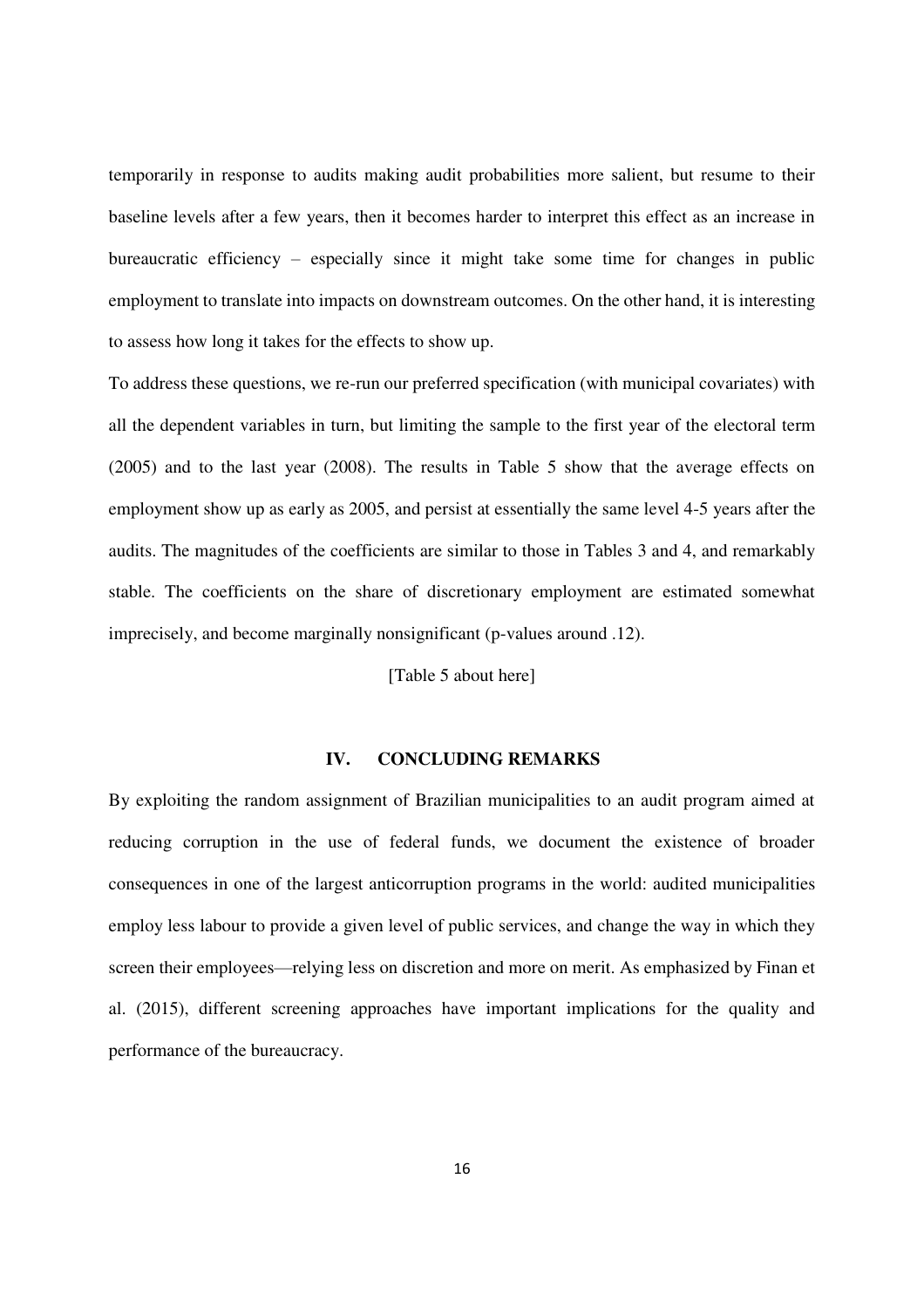Two characteristics of a well-functioning government often considered are a high quality of the bureaucracy and an efficient provision of essential public goods, like education, health and infrastructure (La Porta et al., 1999).<sup>24</sup> In this view, it is tempting to interpret the improvements in bureaucratic efficiency and professionalization, which take place right away and persist four to five years after the audits, as an increase in the quality of municipal governments. Our evidence, however, does not necessarily map into government quality. Discretion, for instance, may also be put to good use—e.g., to improve selection or mitigate agency problems (check Brollo et al., 2017, and Voth and Xu, 2020, for a discussion and some evidence)—and increase performance.<sup>25</sup>

To the extent that reduced discretion can be interpreted as reduced patronage (e.g., Brollo and Troiano, 2016), and given that audits reduce corruption in the activities under scrutiny, our results suggest that different types of corruption can be *complements* rather than substitutes. Further exploration of this possibility is left for future research.

While it is beyond the scope of this paper to identify why these audits produce positive spillovers across margins of corrupt behaviour, two key features stand out. First, the audits are conducted rigorously, with potentially severe consequences, and are perceived as such by officials (as seen in existing work on these audits as well). Second, as discussed above, the audits are potentially broad in their scope, involving interviews with members of the local community and members of municipal councils. Thus, officials may reduce corrupt behaviour along a range of margins in order to avoid detection and potential punishment. Less rigorous enforcement or enforcement with an explicitly narrower scope of investigation may well produce different behavioural responses.

### **REFERENCES**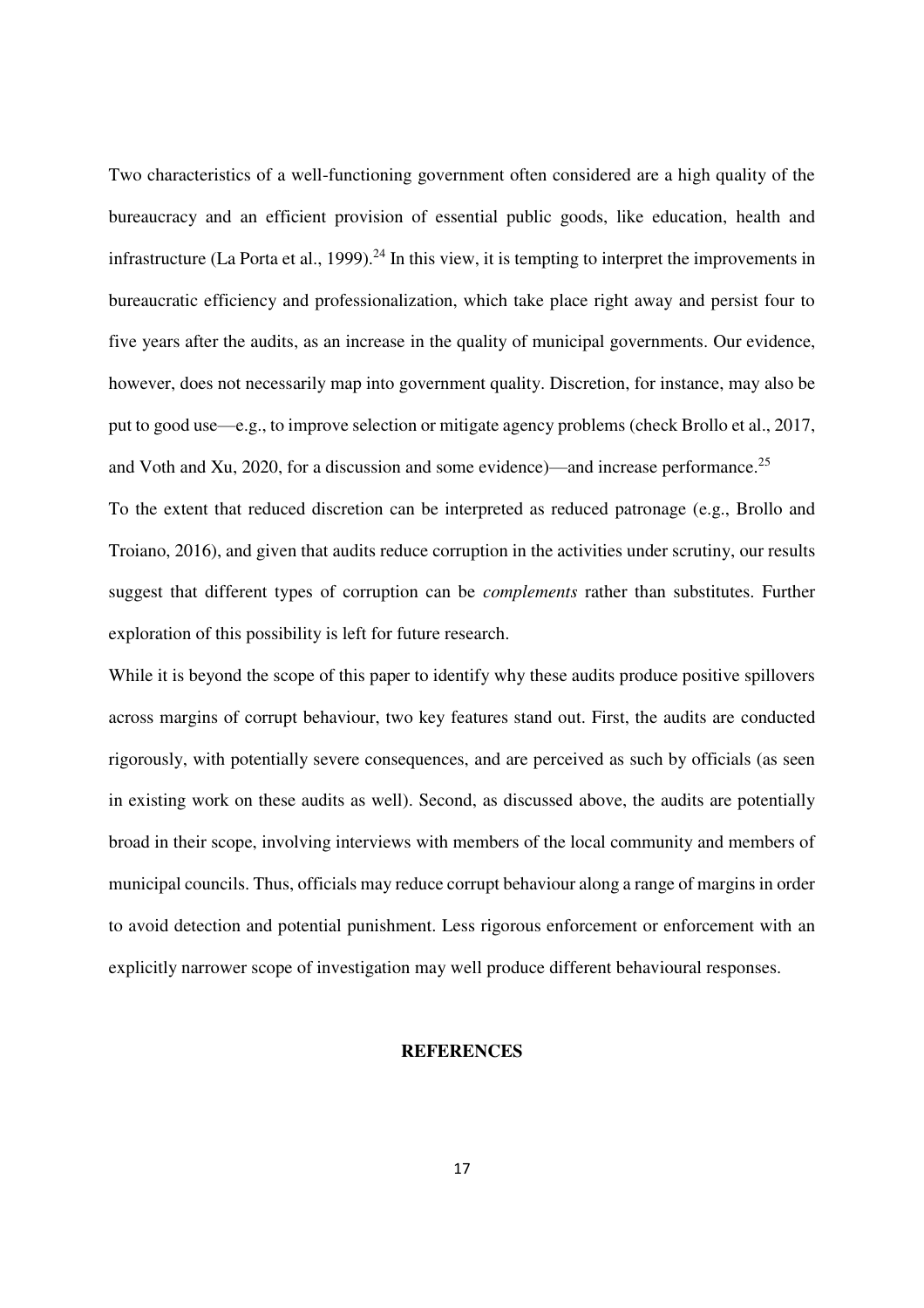Ashraf, Nava, Oriana Bandiera, and B. Kelsey Jack (2014). No margin, no mission? A field experiment on incentives for public service delivery. *Journal of Public Economics* 120, 1–17. Avis, Eric, Claudio Ferraz, and Frederico Finan (2018). Do government audits reduce corruption? Estimating the impacts of exposing corrupt politicians. *Journal of Political Economy* 126, 1912–

1964.

Balaguer-Coll, Maria Teresa, Diego Prior, and Emili Tortosa-Ausina (2007). On the determinants of local government performance: a two-stage nonparametric approach. *European Economic Review* 51, 425–451.

Becker, Gary S. (1968). Crime and punishment: an economic approach. *Journal of Political Economy* 76, 169–217.

Becker, Gary S., and George Stigler (1974). Law enforcement, malfeasance and the compensation of enforcers. *Journal of Legal Studies* 3, 1–19.

Bobonis, Gustavo J., Luis R. Cámara Fuertes, and Rainer Schwabe (2016). Monitoring corruptible politicians. *American Economic Review* 106, 2371–2405.

Bobonis, Gustavo J., Paul J. Gertler, Marco Gonzalez-Navarro, and Simeon Nichter (2019). Government transparency and political clientelism: evidence from randomized anti-corruption audits in Brazil. CAF Working Paper #2019/05, [http://scioteca.caf.com/handle/123456789/1463.](http://scioteca.caf.com/handle/123456789/1463) Bologna Pavlik, Jamie, and Kaitlyn Harger (2019). Political corruption and development in Brazil: do random audits of corruption increase economic activity? Available at SSRN: <https://ssrn.com/abstract=3277998>or<http://dx.doi.org/10.2139/ssrn.3277998>

Brollo, Fernanda, and Ugo Troiano (2016). What happens when a woman wins an election? Evidence from close races in Brazil. *Journal of Development Economics* 122, 28–45.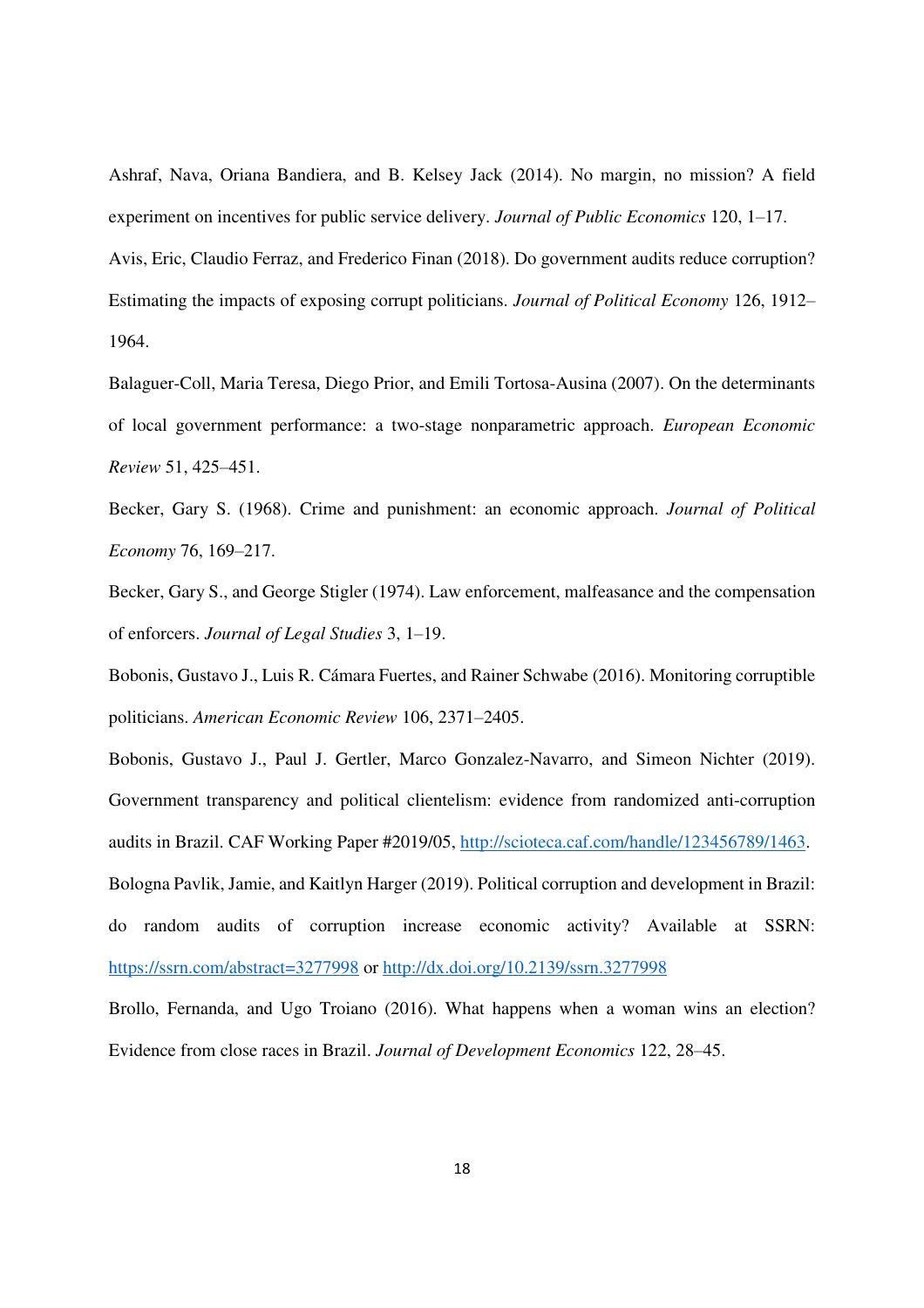Brollo, Fernanda, Pedro Forquesato, and Juan Carlos Gozzi (2017). To the victor belongs the spoils? Party membership and public sector employment in Brazil. Warwick Economics Research Papers No. 1144, University of Warwick.

Burgess, Robin, Matthew Hansen, Benjamin A. Olken, Peter Potapov, and Stefanie Sieber (2011). The political economy of deforestation in the tropics. *The Quarterly Journal of Economics* 127, 1707–1754.

CGU (2004). Relatório de gestão – Exercício 2003. Controladoria-Geral da União, Brasília – DF. CGU (2016). Relatório de gestão – Exercício 2015. Controladoria-Geral da União, Brasília – DF. Colonnelli, Emanuele, and Mounu Prem (2020). Corruption and firms. Unpublished manuscript, [http://dx.doi.org/10.2139/ssrn.2931602.](http://dx.doi.org/10.2139/ssrn.2931602)

Colonnelli, Emanuele, Mounu Prem, and Edoardo Teso (2020). Patronage and selection in public sector organizations. *American Economic Review* 110, 3071–3099.

Dahlström, Carl, Victor Lapuente, and Jan Teorell (2012). The merit of meritocratization: politics, bureaucracy, and the institutional deterrents of corruption. *Political Research Quarterly* 65, 656– 668.

Dal Bó, Ernesto, Frederico Finan, and Martín A. Rossi (2013). Strengthening state capabilities: the role of financial incentives in the call to public service. *The Quarterly Journal of Economics* 128, 1169–1218.

Dal Bó, Ernesto, and Martín A. Rossi (2007). Corruption and inefficiency: theory and evidence from electric utilities," *Journal of Public Economics* 91, 939–962.

De Borger, Bruno, Kristiaan Kerstens, Willem Moesen, and Jacques Vanneste (1994). Explaining differences in productive efficiency: an application to Belgian municipalities. *Public Choice* 80, 339–358.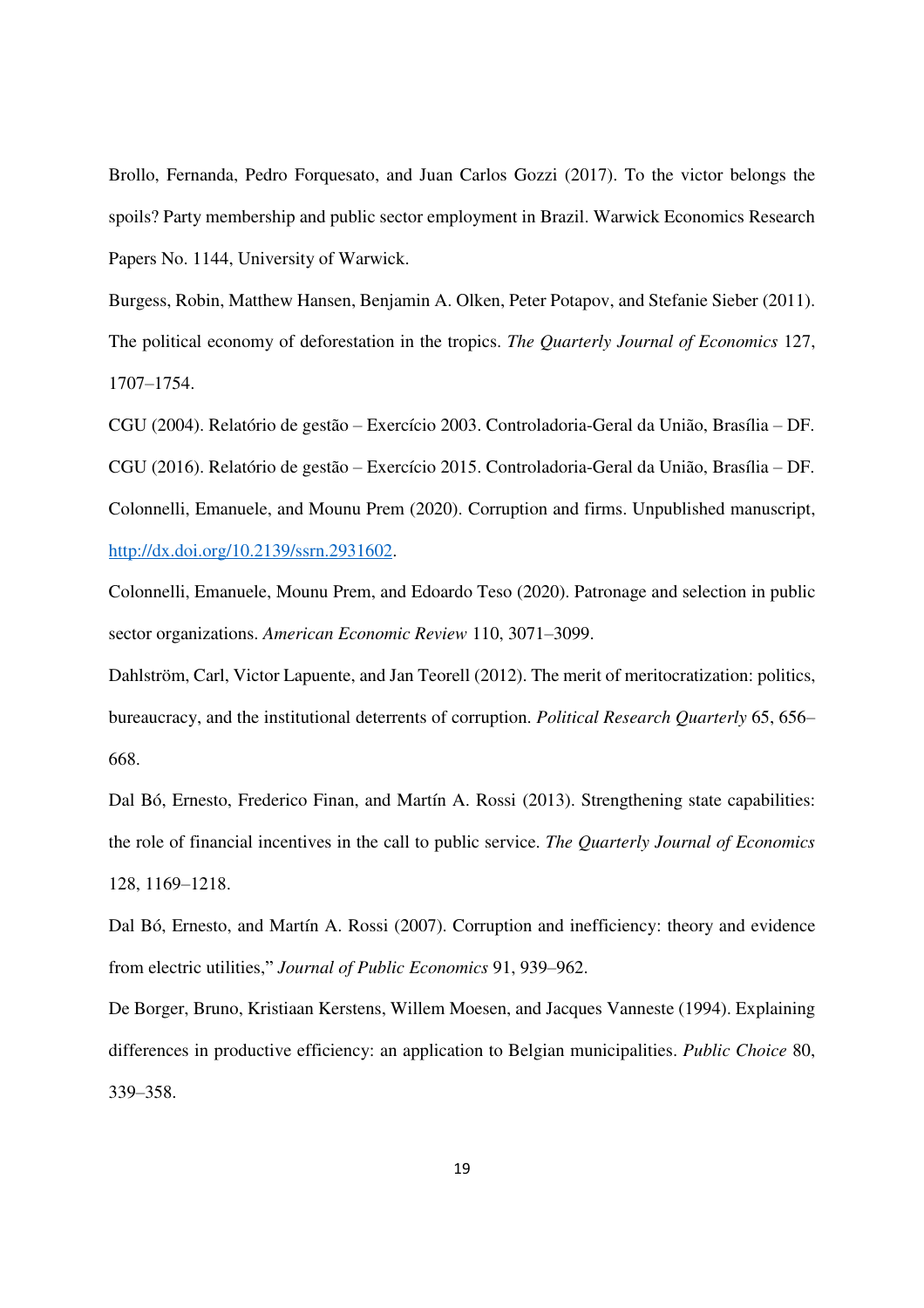De Mattos, Fernando Augusto Mansor (2011). Emprego público no Brasil: aspectos históricos, inserção no mercado de trabalho nacional e evolução recente. Texto para Discussão, No. 1582, Instituto de Pesquisa Econômica Aplicada (IPEA), Brasília, [http://hdl.handle.net/10419/91461.](http://hdl.handle.net/10419/91461) Deserranno, Erika (2019). Financial incentives as signals: experimental evidence from the recruitment of village promoters in Uganda. *American Economic Journal: Applied Economics* 11, 277–317.

De Sousa, Maria da Conceição Sampaio, and Borko D. Stosic (2005). Technical efficiency of the Brazilian municipalities: correcting non-parametric frontier measurements for outliers. *Journal of Productivity Analysis* 24, 157–181.

Eigen, Peter (1996). Combatting corruption around the world. *Journal of Democracy* 7, 158–168. Evans, Peter B. (1992). The state as problem and solution: predation, embedded autonomy, and adjustment. In Stephan Haggard and Robert R. Kaufman (eds.), *The Politics of Economic Adjustment*, Princeton, NJ: Princeton University Press.

Evans, Peter B., and James E. Rauch (1999). Bureaucracy and growth: a cross-national analysis of the effects of "Weberian" state structures on economic growth. *American Sociological Review* 64, 748–765.

Ferraz, Claudio, and Frederico Finan (2008). Exposing corrupt politicians: the effects of Brazil's publicly released audits on electoral outcomes. *The Quarterly Journal of Economics* 123, 703– 745.

Ferraz, Claudio, and Frederico Finan (2011). Electoral accountability and corruption: evidence from the audits of local governments. *American Economic Review* 101, 1274–1311.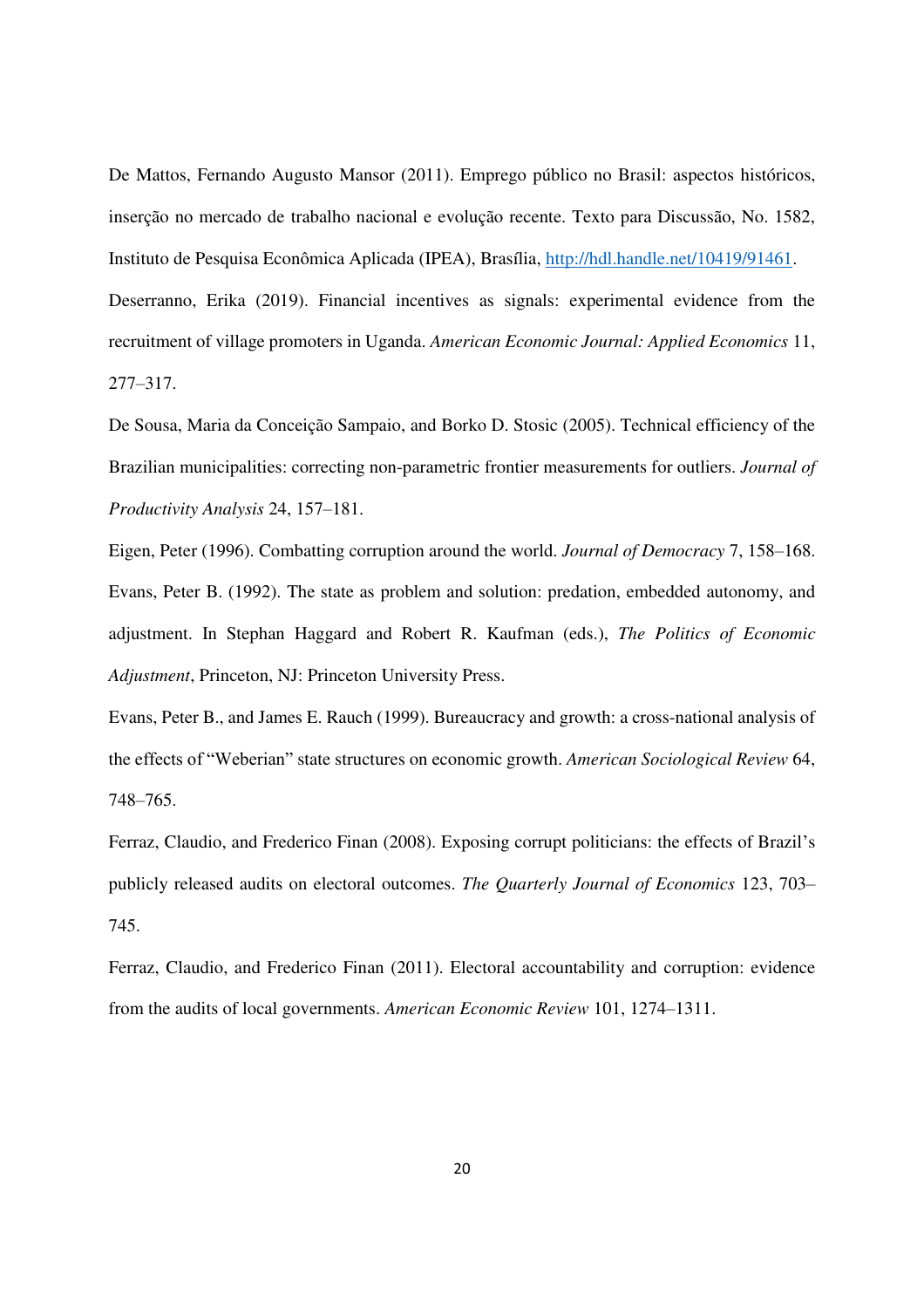Finan, Frederico, Benjamin A. Olken, and Rohini Pande (2015). The personnel economics of the state. Working Paper 21825, NBER Working Paper Series, National Bureau of Economic Research, [http://www.nber.org/papers/w21825.](http://www.nber.org/papers/w21825)

Gaetani, Francisco, and Blanca Heredia (2002). The political economy of civil service reform in Brazil: the Cardoso years. Red de Gestión y Transparencia del Diálogo Regional de Política, Inter-American Development Bank, [https://publications.iadb.org/en/political-economy-civil-service](https://publications.iadb.org/en/political-economy-civil-service-reform-brazil-cardoso-years?eloutlink=imf2adb)[reform-brazil-cardoso-years?eloutlink=imf2adb.](https://publications.iadb.org/en/political-economy-civil-service-reform-brazil-cardoso-years?eloutlink=imf2adb)

Gallagher, Justin (2014). Learning about an infrequent event: evidence from flood insurance takeup in the United States. *American Economic Journal: Applied Economics* 6, 206–233.

Gardner, Rachel E. (2013). Essays on municipal public finance in Brazil. PhD Dissertation, University of California, Berkeley.

Gilmour, John B., and David E. Lewis (2006). Political appointees and the competence of federal program management. *American Politics Research* 34, 22–50.

Glaeser, Edward L., and Raven E. Saks (2006). Corruption in America. *Journal of Public Economics* 90, 1053–1072.

Grindle, Merilee S. (2010). Constructing, deconstructing, and reconstructing career civil service systems in Latin America. HKS Faculty Research Working Paper Series, RWP10-025, John F. Kennedy School of Government, Harvard University, [http://web.hks.harvard.edu/](http://web.hks.harvard.edu/%20publications/workingpapers/citation.aspx?PubId=7341)  [publications/workingpapers/citation.aspx?PubId=7341.](http://web.hks.harvard.edu/%20publications/workingpapers/citation.aspx?PubId=7341)

Iacoviello, Mercedes (2006). "Análisis comparativo por subsistemas. In Koldo Echebarría (ed.), *Informe sobre la Situación del Servicio Civil en América Latina*, Washington, D.C.: Inter-American Development Bank, [https://publications.iadb.org/publications/spanish/](https://publications.iadb.org/publications/spanish/%20document/Informe-sobre-la-situaci%C3%B3n-del-servicio-civil-en-Am%C3%A9rica-Latina.pdf)  [document/Informe-sobre-la-situaci%C3%B3n-del-servicio-civil-en-Am%C3%A9rica-Latina.pdf.](https://publications.iadb.org/publications/spanish/%20document/Informe-sobre-la-situaci%C3%B3n-del-servicio-civil-en-Am%C3%A9rica-Latina.pdf)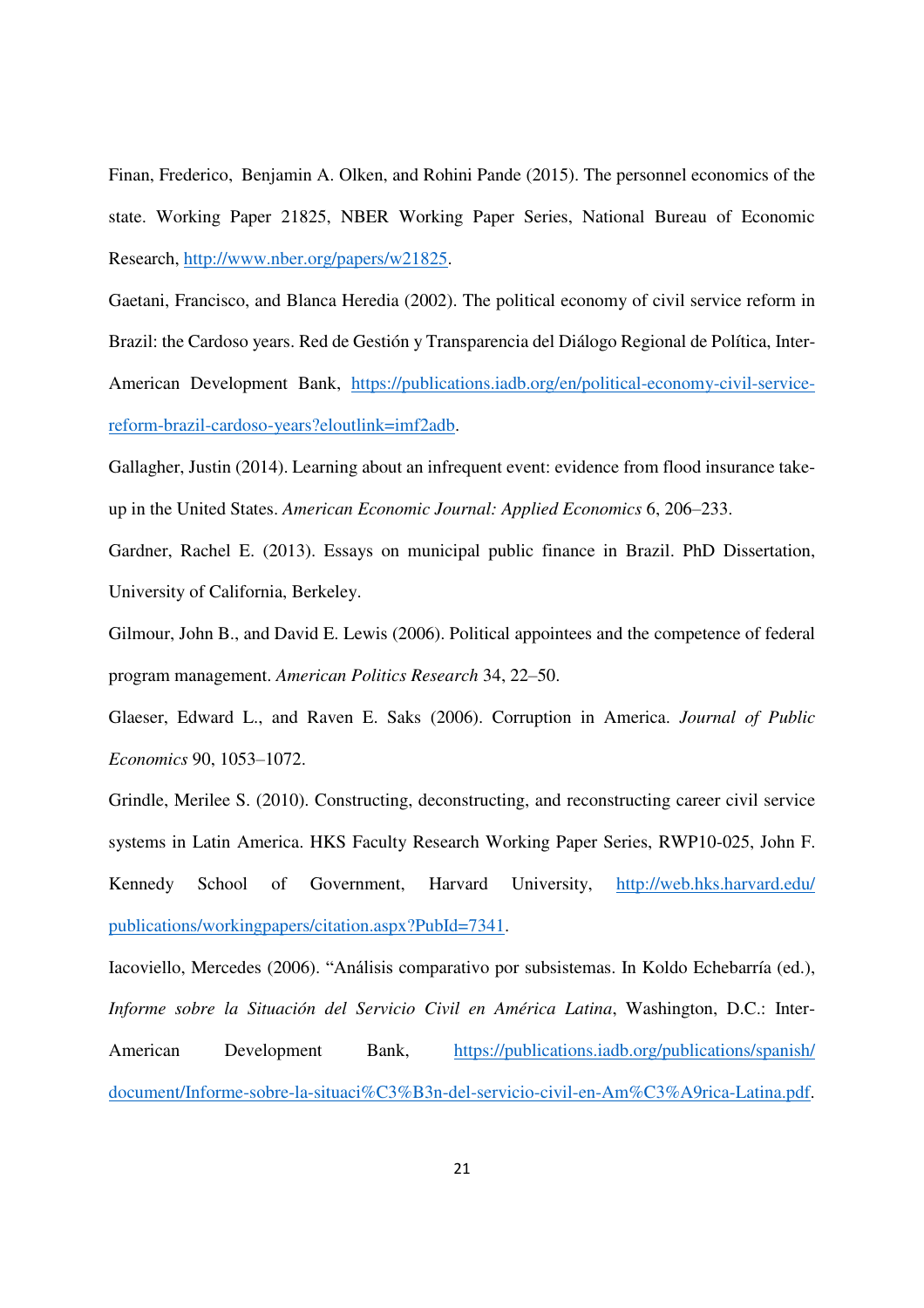Iacoviello, Mercedes, and Ana L. Rodríguez-Gustá (2006). Síntesis del diagnóstico: caso Brasil. In Koldo Echebarría (ed.), *Informe sobre la Situación del Servicio Civil en América Latina*, Washington, D.C.: Inter-American Development Bank, https://publications.iadb.org/ [publications/spanish/document/Informe-sobre-la-situaci%C3%B3n-del-servicio-civil-en-Am%C](https://publications.iadb.org/%20publications/spanish/document/Informe-sobre-la-situaci%C3%B3n-del-servicio-civil-en-Am%25C%203%A9rica-Latina.pdf)  [3%A9rica-Latina.pdf.](https://publications.iadb.org/%20publications/spanish/document/Informe-sobre-la-situaci%C3%B3n-del-servicio-civil-en-Am%25C%203%A9rica-Latina.pdf)

IBGE (2017). Perfil dos municípios brasileiros: 2017. Coordenação de População e Indicadores Sociais, Instituto Brasileiro de Geografia e Estatística, Rio de Janeiro: IBGE.

Jain, Arvind K. (2001). Corruption: a review. *Journal of Economic Surveys* 15, 71–121.

Kleven, Henrik Jacobsen, Martin B. Knudsen, Claus Thustrup Kreiner, Søren Pedersen, and Emmanuel Saez (2011). Unwilling or unable to cheat? Evidence from a tax audit experiment in Denmark. *Econometrica* 79, 651–692.

Klitgaard, Robert (1998). International cooperation against corruption. *Finance and Development*  35, 3–6.

La Porta, Rafael, Florencio Lopez-de-Silanes, Andrei Shleifer, and Robert Vishny (1999). The quality of government. *The Journal of Law, Economics, and Organization* 15, 222–279.

Leiken, Robert S. (1997). Controlling the global corruption epidemic. *Foreign Policy* 105, 55–73. Lichand, Guilherme, Marcos F. M. Lopes, and Marcelo C. Medeiros (2017). Is corruption good for your health? Unpublished manuscript, University of Zurich.

Lichand, Guilherme, and Gustavo Fernandes (2019). The dark side of the contract: do government audits reduce corruption in the presence of displacement by vendors? Unpublished manuscript, University of Zurich.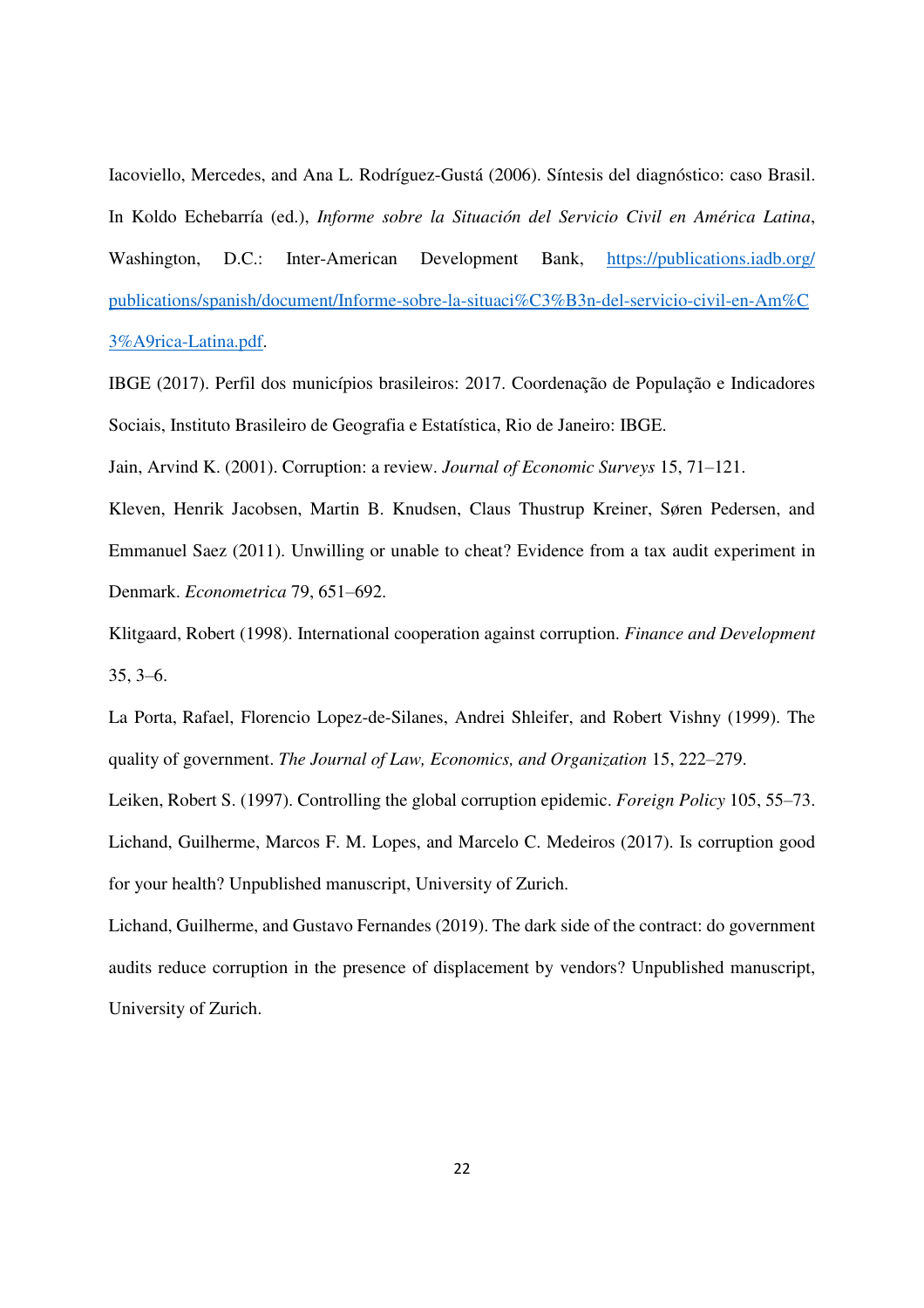Lopes Gomes, Ligia (2013). Avaliação do programa de fiscalização de municípios pequenos e médios a partir de sorteios públicos sobre corrupção e mau uso de recursos públicos. MA Dissertation, Universidade de São Paulo.

Malmendier, Ulrike, and Stefan Nagel (2011), Depression babies: do macroeconomic experiences affect risk taking? *The Quarterly Journal of Economics* 126, 373–416.

Mauro, Paolo (1995). Corruption and growth. *The Quarterly Journal of Economics* 110, 681–712. Niehaus, Paul, and Sandip Sukhtankar (2013). Corruption dynamics: the golden goose effect. *American Economic Journal: Economic Policy* 5, 230–269.

Olken, Benajmin A. (2007). Monitoring corruption: evidence from a field experiment in Indonesia. *Journal of Political Economy* 115, 200–249.

Olken, Benajmin A., and Rohini Pande (2012). Corruption in developing countries. *Annual Review of Economics* 4, 479–509.

Ornaghi, Arianna (2019). Civil service reforms: evidence from U.S. police departments. Unpublished manuscript, University of Warwick, https:// websitearianna.s3.eu-west-2.amazonaws.com/190702\_ornaghi\_civil\_service\_reforms.pdf.

Rauch, James E., and Peter B. Evans (2000). Bureaucratic structure and bureaucratic performance in less developed countries. *Journal of Public Economics* 75, 49–71.

Shah, Anwar (2006). Corruption and decentralized public governance. In Ehtisham Ahmad and Giorgio Brosio (eds.), *Handbook of fiscal federalism*, Cheltenham, UK: Edward Elgar Publishing. Svensson, Jakob (2005). Eight questions about corruption. *The Journal of Economic Perspectives* 19, 19–42.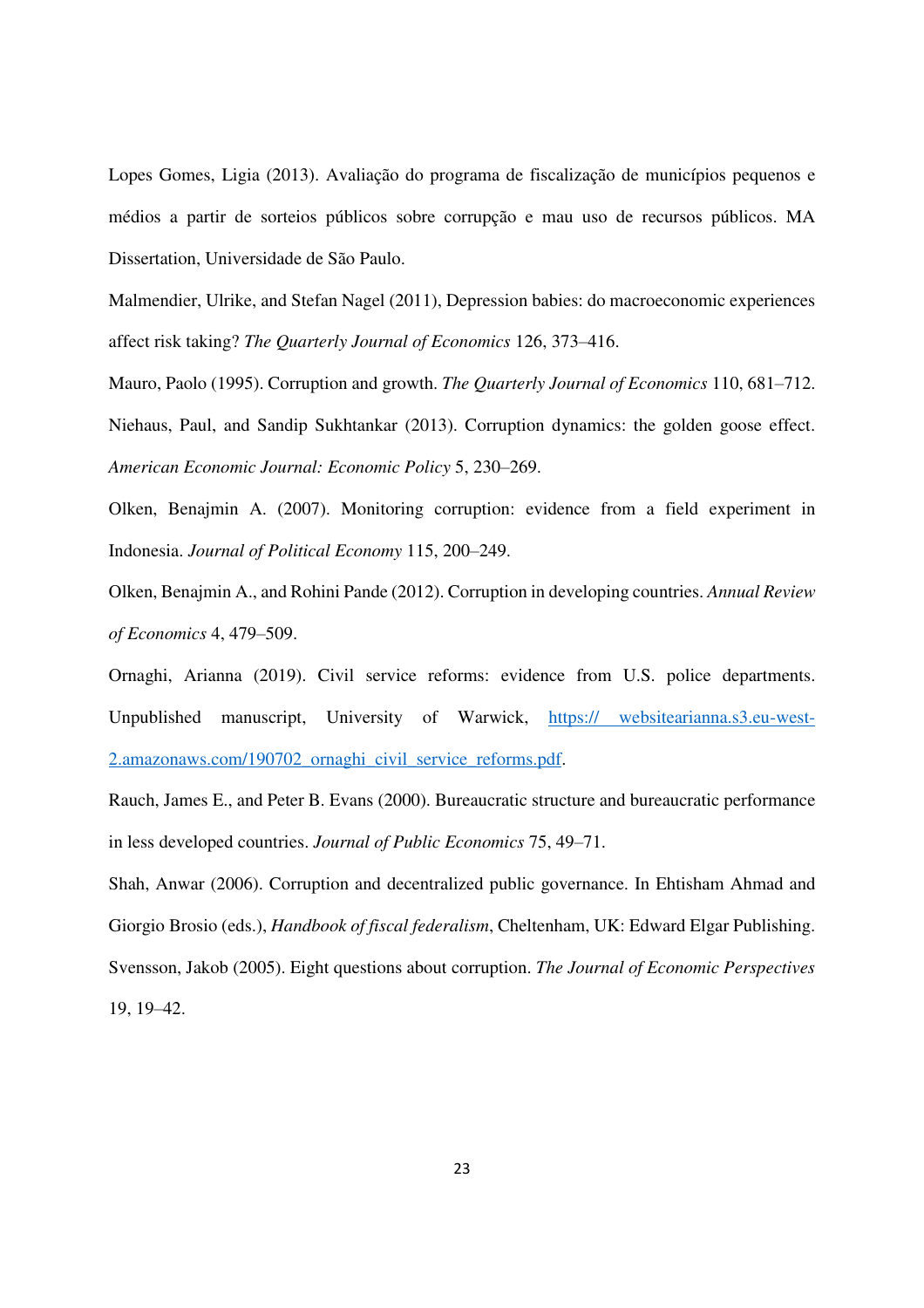Voth, Joachim, and Guo Xu (2020). Discretion and destruction: promotions, performance, and patronage in the Royal Navy. Unpublished manuscript, University of California, Berkeley, [http://guoxu.org/docs/DiscretionNavy\\_Nov20.pdf.](http://guoxu.org/docs/DiscretionNavy_Nov20.pdf)

Weber, Max (1922). *Wirtschaft und Gesellschaft*, Tubingen: Mohr Siebeck.

Wilson, Woodrow (1887). The study of administration. *Political Science Quarterly* 2, 197–222.

Xu, Guo (2019). The costs of patronage: evidence from the British Empire. *American Economic Review* 108, 3170–3198.

Zamboni, Yves, and Stephan Litschig (2018). Audit risk and rent extraction: evidence from a randomized evaluation in Brazil. *Journal of Development Economics* 134, 133–149.

<u>.</u>

<sup>3</sup> Olken (2007) finds that increasing government audits significantly reduces corruption in a field experiment in Indonesian villages. Similarly, Bobonis et al. (2016) find that timely and foreseeable audits induce a significant shortterm reduction in municipal corruption levels in Puerto Rico. Using the same program we study in this paper, Avis et al. (2018) show that audits significantly reduce future corruption in Brazilian municipalities, while increasing the probability of facing subsequent legal action; and Zamboni and Litschig (2018) estimate that temporarily increasing audit risk reduced the share of audited resources involved in corruption in procurement.

<sup>4</sup> Wage data correspond to employees in the public administration, and was obtained from [http://dataviva.info/en/data/.](http://dataviva.info/en/data/) This may include public employees at other levels of government. We could not find the corresponding figure for just municipal employees. Wages were converted to 2019 reais through the consumer price index of the IBGE [\(https://www.ibge.gov.br/ estatisticas/economicas/precos-e-custos/9256-indice-nacional-de-precos-ao-consumidor](https://www.ibge.gov.br/%20estatisticas/economicas/precos-e-custos/9256-indice-nacional-de-precos-ao-consumidor-amplo.%20html?=&t=series-historicas)[amplo. html?=&t=series-historicas\)](https://www.ibge.gov.br/%20estatisticas/economicas/precos-e-custos/9256-indice-nacional-de-precos-ao-consumidor-amplo.%20html?=&t=series-historicas).

<sup>&</sup>lt;sup>1</sup> Figures quoted in Svensson (2005). Check also Shah (2006).

<sup>&</sup>lt;sup>2</sup> Although corruption is a rampant in much of the developing world, developed countries are also affected. For instance, in the United States federal prosecutors have convicted more than 10,000 government officials of acts of official corruption in the period 1990-2002 (Glaeser and Saks, 2006).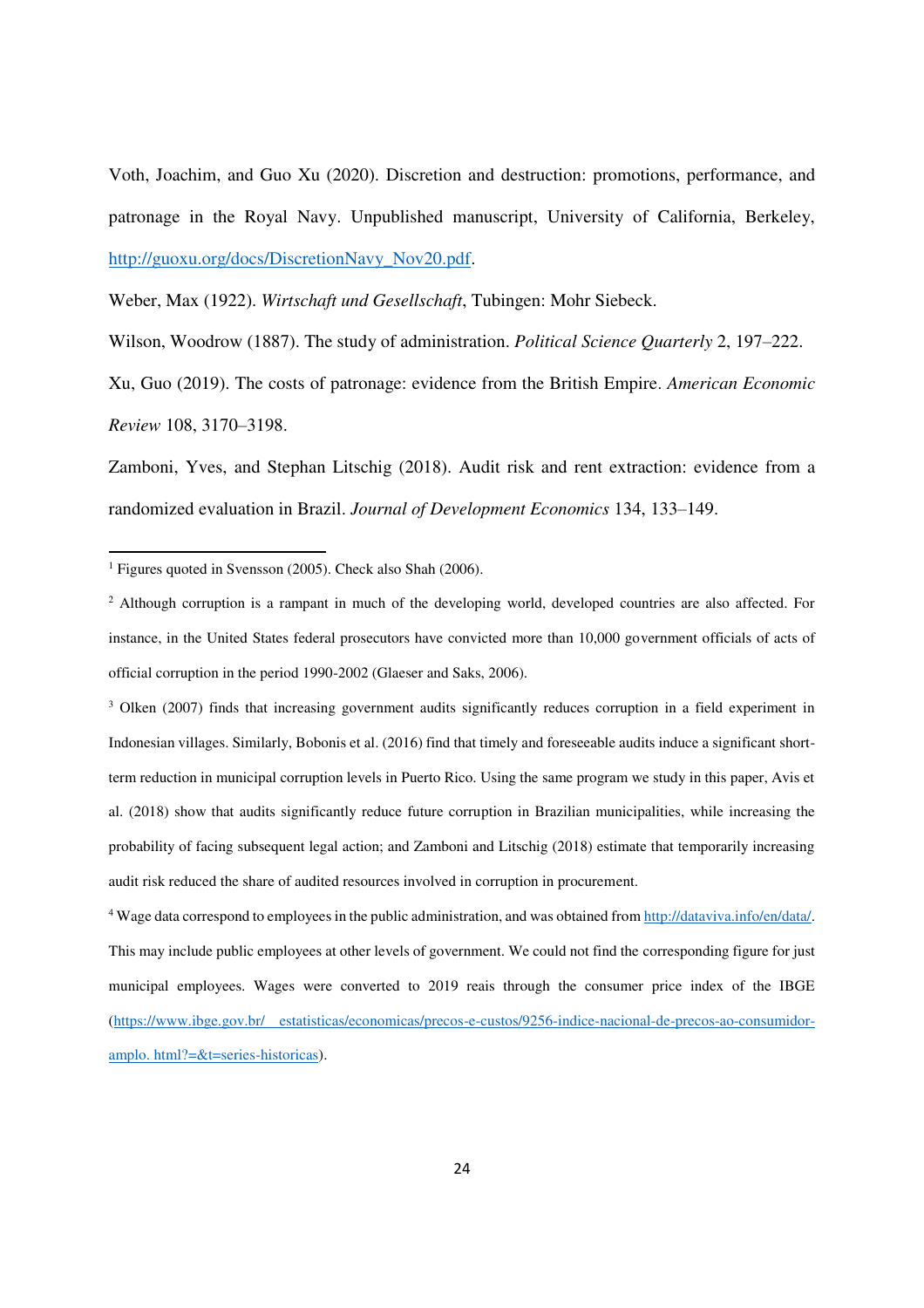<sup>5</sup> This description draws heavily from CGU (2004, 2016) and Lopes Gomes (2013). For further description of the audit program see Ferraz and Finan (2008), where the random assignment was first used to analyze how exposing government corruption affected the electoral performance of incumbent politicians.

6 There are 27 *unidades federativas* in Brazil, including Brasília, the federal capital, which is not eligible for the audit program. The sampling procedure is stratified by state.

<sup>7</sup> The main areas under scrutiny are education, health and social services.

.<br>-

<sup>8</sup> In spite of the population threshold, over 98% of Brazil's 5,570 municipalities were eligible for the lotteries.

<sup>9</sup> A similar learning argument is invoked by Avis et al. (2018) and Colonnelli and Prem (2020) for the Brazilian audits, and by Kleven et al. (2011), Malmendier and Nagel (2011), and Gallagher (2014) in other contexts.

 $10$  These are the same lotteries considered by Ferraz and Finan (2011), and roughly the same as in Ferraz and Finan (2008). Moreover, the learning-through-experience argument above is more likely to hold at the very beginning of the program, when uncertainty was greatest.

11 Retrieved from [http://www.cgu.gov.br/assuntos/auditoria-e-fiscalizacao/programa-de-fiscalizacao-em-entes](http://www.cgu.gov.br/assuntos/auditoria-e-fiscalizacao/programa-de-fiscalizacao-em-entes-federativos/edicoes-anteriores/municipios)[federativos/edicoes-anteriores/municipios o](http://www.cgu.gov.br/assuntos/auditoria-e-fiscalizacao/programa-de-fiscalizacao-em-entes-federativos/edicoes-anteriores/municipios)n 9/27/2018.

 $12$  This account is mostly based on Gardner (2013), where further details can be found.

 $<sup>13</sup>$  The Gini coefficient, the education data, the share of urban population, and the access to services figures are all</sup> from the 2000 Census [\(http://tabnet.datasus.gov.br/cgi/ibge/censo/cnv/ginibr.def,](http://tabnet.datasus.gov.br/cgi/ibge/censo/cnv/ginibr.def) [https://sidra.ibge.gov.br/tabela/200,](https://sidra.ibge.gov.br/tabela/200) [https://www.ibge.gov.br/estatisticas/multidominio/cultura-recreacao-e-esporte/9663-censo-demografico-](https://www.ibge.gov.br/estatisticas/multidominio/cultura-recreacao-e-esporte/9663-censo-demografico-2000.html?edicao=9859&t=resultados)

[2000.html?edicao=9859&t=resultados,](https://www.ibge.gov.br/estatisticas/multidominio/cultura-recreacao-e-esporte/9663-censo-demografico-2000.html?edicao=9859&t=resultados) [https://sidra.ibge.gov.br/tabela/1453,](https://sidra.ibge.gov.br/tabela/1453) [https://sidra.ibge.gov.br/tabela/1442,](https://sidra.ibge.gov.br/tabela/1442) <https://sidra.ibge.gov.br/Tabela/2413>). Population estimates are for 2000 and were obtained from https://www.ibge.gov.br/estatisticas/sociais/populacao/9103-estimativas-de-populacao.html?=&t=downloads.

Income is measured through GDP per capita, computed as municipal GDP/population in 2002. Municipal GDP data was obtained from [https://www.ibge.gov.br/estatisticas/economicas/contas-nacionais/9088-produto-interno-bruto](https://www.ibge.gov.br/estatisticas/economicas/contas-nacionais/9088-produto-interno-bruto-dos-municipios.html?edicao=18021&t=downloads)[dos-municipios.html?edicao=18021&t=downloads.](https://www.ibge.gov.br/estatisticas/economicas/contas-nacionais/9088-produto-interno-bruto-dos-municipios.html?edicao=18021&t=downloads)

<sup>14</sup> All employee figures were obtained from the website of the Instituto Brasileiro de Geografia e Estatística: [https://www.ibge.gov.br/estatisticas/sociais/protecao-social/10586-pesquisa-de-informacoes-basicas-](https://www.ibge.gov.br/estatisticas/sociais/protecao-social/10586-pesquisa-de-informacoes-basicas-municipais.html?=&t=downloads)

municipais.html?= $&t$ =downloads. We transform the raw figures into per capita figures by dividing them by population (in thousands).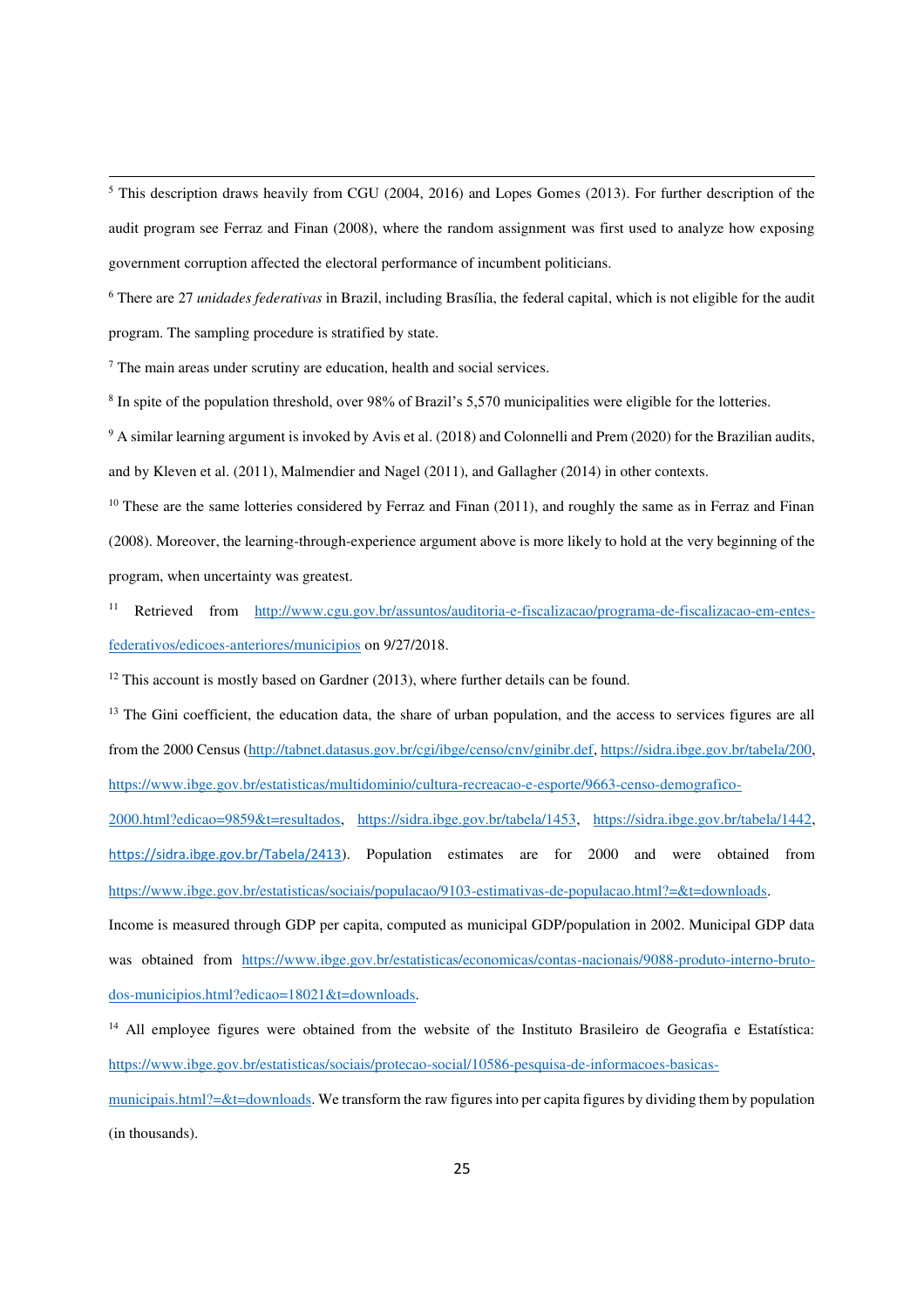<sup>15</sup> The direct administration is directly connected to the municipal executive power (the mayor), has no separate legal status, and has no administrative autonomy. The indirect administration is characterized by entities (e.g., autarchies, public foundations, public enterprises and mixed-capital companies) that have their own separate legal status, having therefore, administrative autonomy and specific budgets for their purposes.

<sup>16</sup> Check Grindle (2010) and Iacoviello and Rodríguez-Gustá (2006) for characterizations of the evolution of civil service in Brazil.

<sup>17</sup> Check Colonnelli et al. (2020) and IBGE (2017) for further details.

.<br>-

<sup>18</sup> All employee figures were obtained from the website of the IBGE: [https://www.ibge.gov.br/](https://www.ibge.gov.br/%20estatisticas/sociais/protecao-social/10586-pesquisa-de-informacoes-basicas-municipais.html?=&t%20=downloads)  [estatisticas/sociais/protecao-social/10586-pesquisa-de-informacoes-basicas-municipais.html?=&t =downloads.](https://www.ibge.gov.br/%20estatisticas/sociais/protecao-social/10586-pesquisa-de-informacoes-basicas-municipais.html?=&t%20=downloads) We transform the raw figures into per capita figures by dividing them by population (in thousands). The share of discretionary employees is calculated as the number of discretionary employees over the total number of municipal employees.

<sup>19</sup> Including municipalities with missing values for the covariates does not affect our estimates of the unadjusted relationship between audits and our dependent variables.

 $^{20}$  Previous papers that have explored the effects of the CGU random audits program have implemented methodologies along these lines (Ferraz and Finan, 2008; Ferraz and Finan, 2011; Avis et al., 2018; Zamboni and Litschig, 2018).

 $21$  The reduction is present in all types of discretionary appointments, and the total effect is not driven by any particular category. These results are available upon request.

<sup>22</sup> We use the *Índice FIRJAN de Desenvolvimento Municipal* (IFDM), obtained fro[m https://www.firjan.com.br/ifdm/.](https://www.firjan.com.br/ifdm/) Some variables considered in the index are primary school dropout, average classroom-hours, prenatal care, and child mortality. Full details can be found at the IFDM website [\(https://www.firjan.com.br/ifdm/\)](https://www.firjan.com.br/ifdm/).

 $23$  For studies of the efficiency of the local public sector check, e.g., De Borger et al. (1994) and Balaguer-Coll et al. (2007). De Sousa and Stosic (2005) analyze the efficiency of Brazilian municipalities.

<sup>24</sup> The empirical evidence shows that good government is ultimately good for growth (see La Porta et al., 1999, and the references therein), which underscores the importance of looking at the quality of government.

<sup>25</sup> Restrictions on discretionary appointments are usually well-regarded in practice. Already in 1883, the Pendleton Civil Service Act established a merit-based public service system in the federal U.S. government to reduce the discretion of party bosses (Grindle, 2010).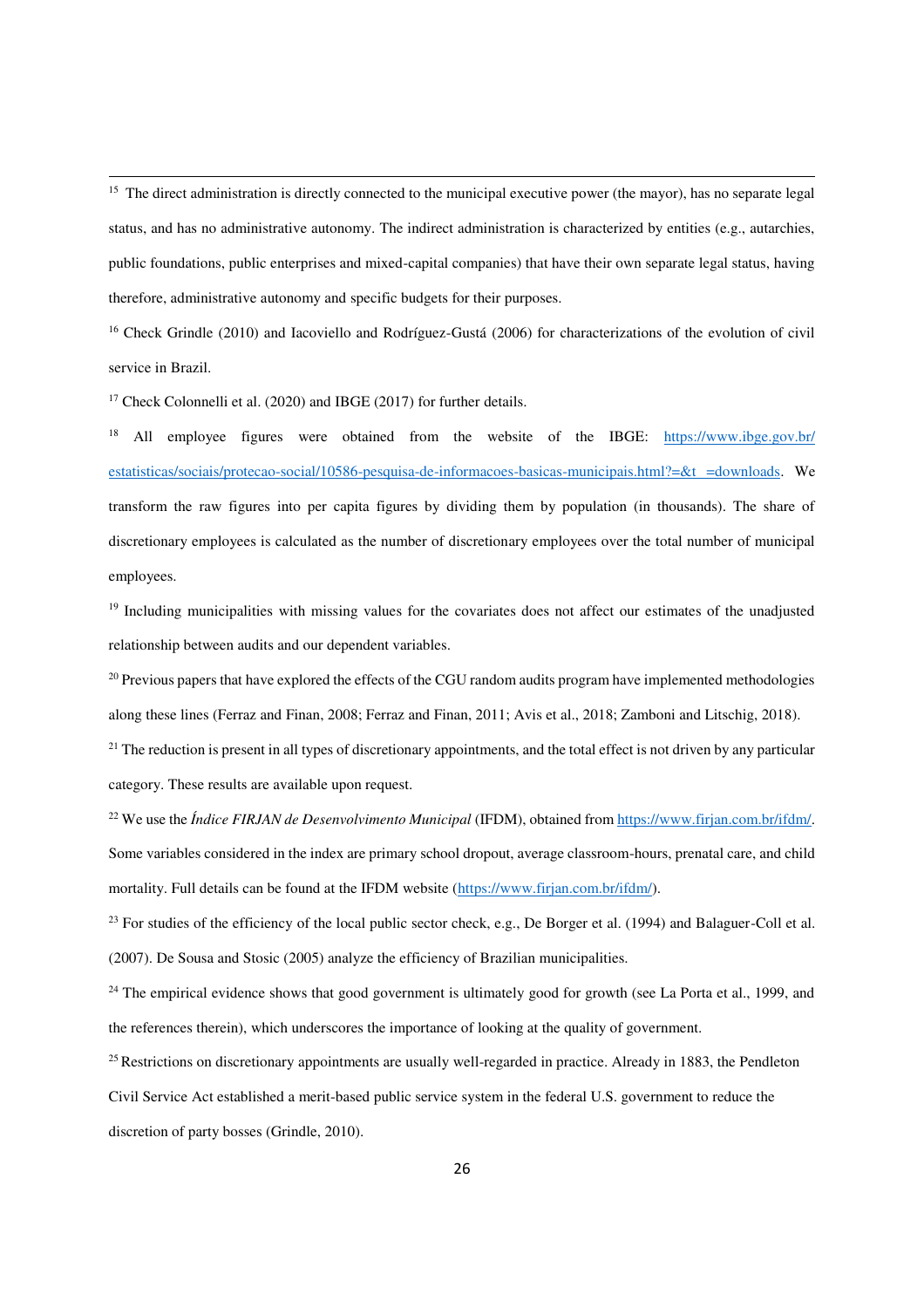|                                       | Control   |                       | Treatment |                       |                                    |
|---------------------------------------|-----------|-----------------------|-----------|-----------------------|------------------------------------|
| Variable                              | Mean      | Standard<br>deviation | Mean      | Standard<br>deviation | <b>Difference</b>                  |
| Population                            | 22,320.14 | 43,192.38             | 25,328.24 | 40,528.67             | 909.40                             |
| Urban population $(\%)$               | 58.46     | 23.11                 | 59.98     | 22.99                 | (1976.99)<br>$2.607***$<br>(0.972) |
| <i>Income</i>                         | 8.29      | .80                   | 8.26      | .84                   | 0.044                              |
|                                       |           |                       |           |                       | (0.029)                            |
| Income inequality                     | 0.554     | 0.068                 | 0.564     | 0.065                 | 0.001                              |
| Literacy                              | 81.14     | 11.14                 | 79.76     | 11.32                 | (0.003)<br>0.157                   |
| Population with college degree $(\%)$ | 0.029     | 0.026                 | 0.026     | 0.025                 | (0.301)<br>$-0.000$                |
| Has radio                             | 81.67     | 21.35                 | 80.27     | 21.64                 | (0.001)<br>0.432                   |
| Has TV                                | 87.63     | 17.01                 | 86.14     | 17.97                 | (0.661)<br>0.434                   |
| Water connection $(\%)$               | 87.80     | 15.57                 | 86.01     | 16.46                 | (0.635)<br>0.164                   |
| Sewerage connection $(\%)$            | 76.16     | 18.31                 | 74.04     | 18.59                 | (0.558)<br>0.283                   |
| Electricity connection $(\%)$         | 82.29     | 12.58                 | 79.94     | 13.36                 | (0.619)<br>0.212<br>(0.386)        |
| <b>Observations</b>                   |           | 4.938                 |           | 471                   |                                    |

**Table 1. Mean comparisons between audited and nonaudited municipalities** 

Notes: The table shows means and standard deviations of municipal characteristics previous to the audits by municipalities that were audited (*Treatment*) and municipalities that were not audited (*Control*). *Population* is the total number of residents in the municipality. *Urban population (%)* is the share of the population living in urban areas. *Income* is proxied by municipal GDP per capita (in logs). *Income inequality* is measured through the Gini coefficient of per capita household income for each municipality in. *Literacy* is the share of the population that is literate in 2000. *Has radio* is the fraction of households owning a radio. *Has TV* is the fraction of households owning a television. *Water connection (%)* is the fraction of households with a water connection. *Sewerage connection (%)* is the fraction of households with a sewerage connection. *Electricity connection (%)*  is the fraction of households with an electricity connection. All characteristics correspond to the year 2000, except for *Income*, which is measured in 2002. The differences and standard errors (in parentheses) in the last column are computed through a regression of treatment status on municipal characteristics and state fixed effects.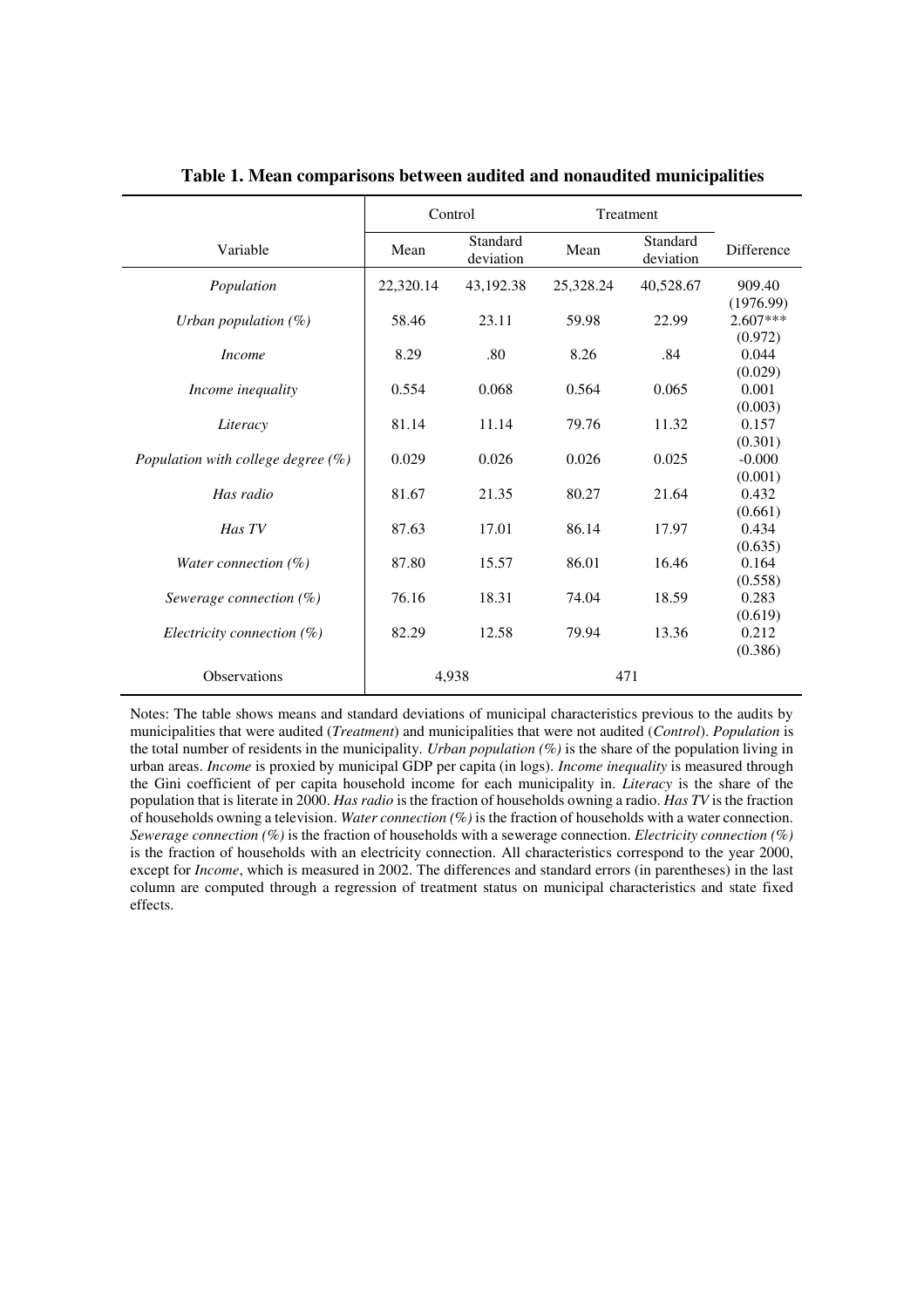# **Table 2. Summary statistics**

| Variable                 | Obs.  | Mean  | Standard<br>deviation | Minimum  | Maximum |
|--------------------------|-------|-------|-----------------------|----------|---------|
| Employees per capita     | 5.409 | 44.32 | 18.72                 | 10.01    | 220.46  |
| Discretionary per capita | 5,409 | 12.24 | 10.64                 | $\theta$ | 187.09  |
| Discretionary (share)    | 5,409 | 0.263 | 0.162                 | 0        |         |
| Municipal performance    | 5,385 | 0.583 | 0.127                 | 0.268    | 0.901   |
| Audited                  | 5.409 | 0.087 | 0.282                 | $\Omega$ |         |

Notes: *Employees per capita* and *Discretionary per capita* represent the average total number of public employees per 1,000 residents and the total number of discretionary public employees per 1,000 residents in each municipality in 2005-08. *Discretionary (share)* is the average fraction of discretionary employees in each municipality in 2005-08. *Municipal performance* is measured through the IFDM index of municipal development. *Audited* is a dummy that takes value 1 if the municipality was audited in 2003-04.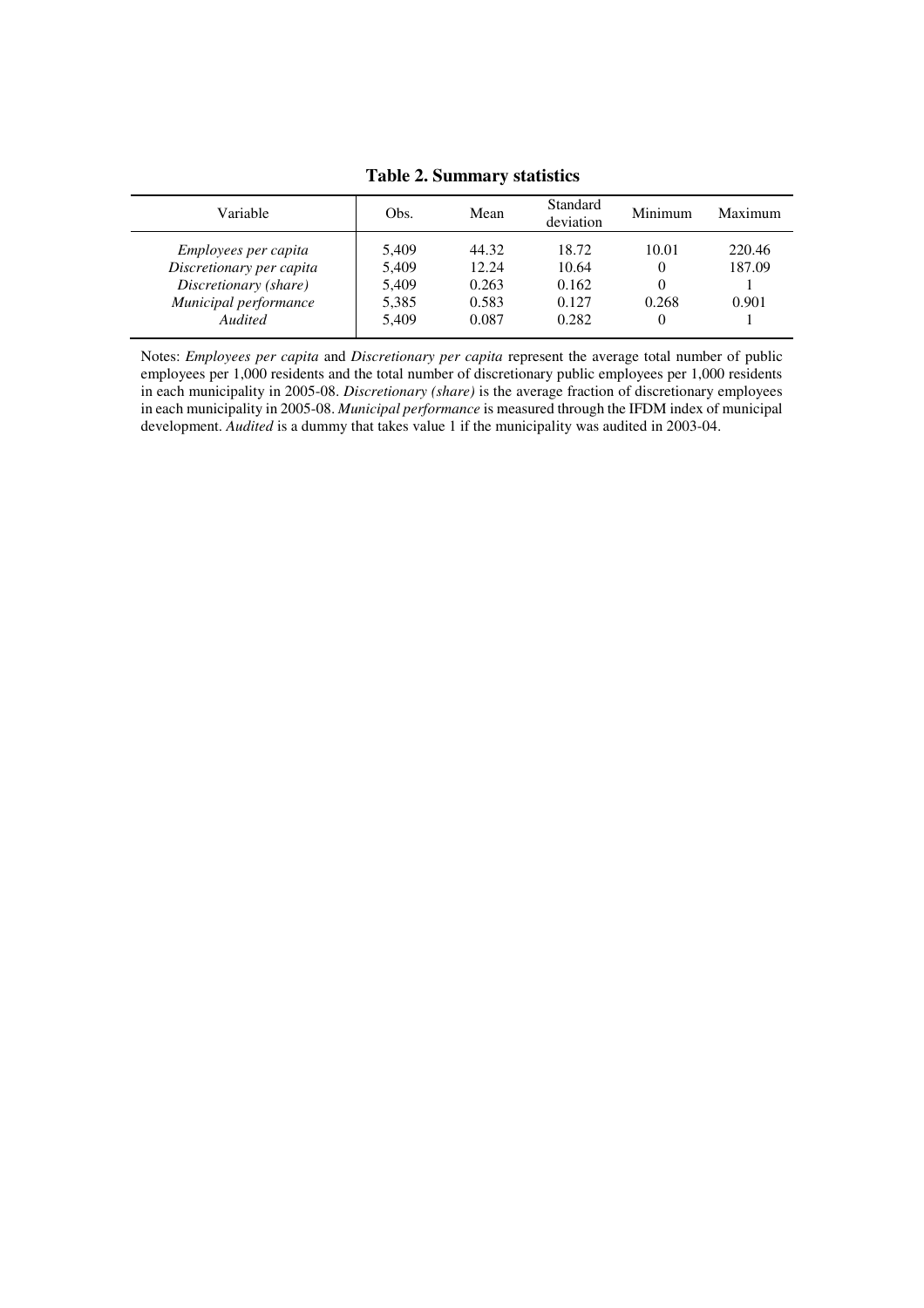| Dependent variable:                              |                         | Discretionary per capita | Discretionary (share)   |                      |  |
|--------------------------------------------------|-------------------------|--------------------------|-------------------------|----------------------|--|
|                                                  | (1)                     | (2)                      | (3)                     | (4)                  |  |
| Audited                                          | $-1.416***$<br>(0.412)  | $-1.445***$<br>(0.403)   | $-0.013*$<br>(0.007)    | $-0.013*$<br>(0.007) |  |
| Mean of dep. variable                            | 12.24                   |                          |                         | 0.263                |  |
| Municipal characteristics<br><b>Observations</b> | N <sub>0</sub><br>5,409 | Yes<br>5,409             | N <sub>0</sub><br>5,409 | <b>Yes</b><br>5,409  |  |

**Table 3. Audits and discretionary employment** 

Notes: All models include state fixed effects. Robust standard errors are in parentheses. *Discretionary per capita* represents the average total number of discretionary public employees per 1,000 residents in each municipality in 2005-08. *Discretionary (share)* is the average fraction of discretionary employees in each municipality in 2005-08. *Audited* is a dummy that takes value 1 if the municipality was audited in 2003-04. Municipal characteristics are pre-treatment, and include income per capita (in logs), the Gini index, share of urban population, education, fraction of households owning a radio or a television, and fraction of households with a water, sewerage, or electricity connection. \*\*\*Significant at 1 percent level. \*Significant at 10 percent level.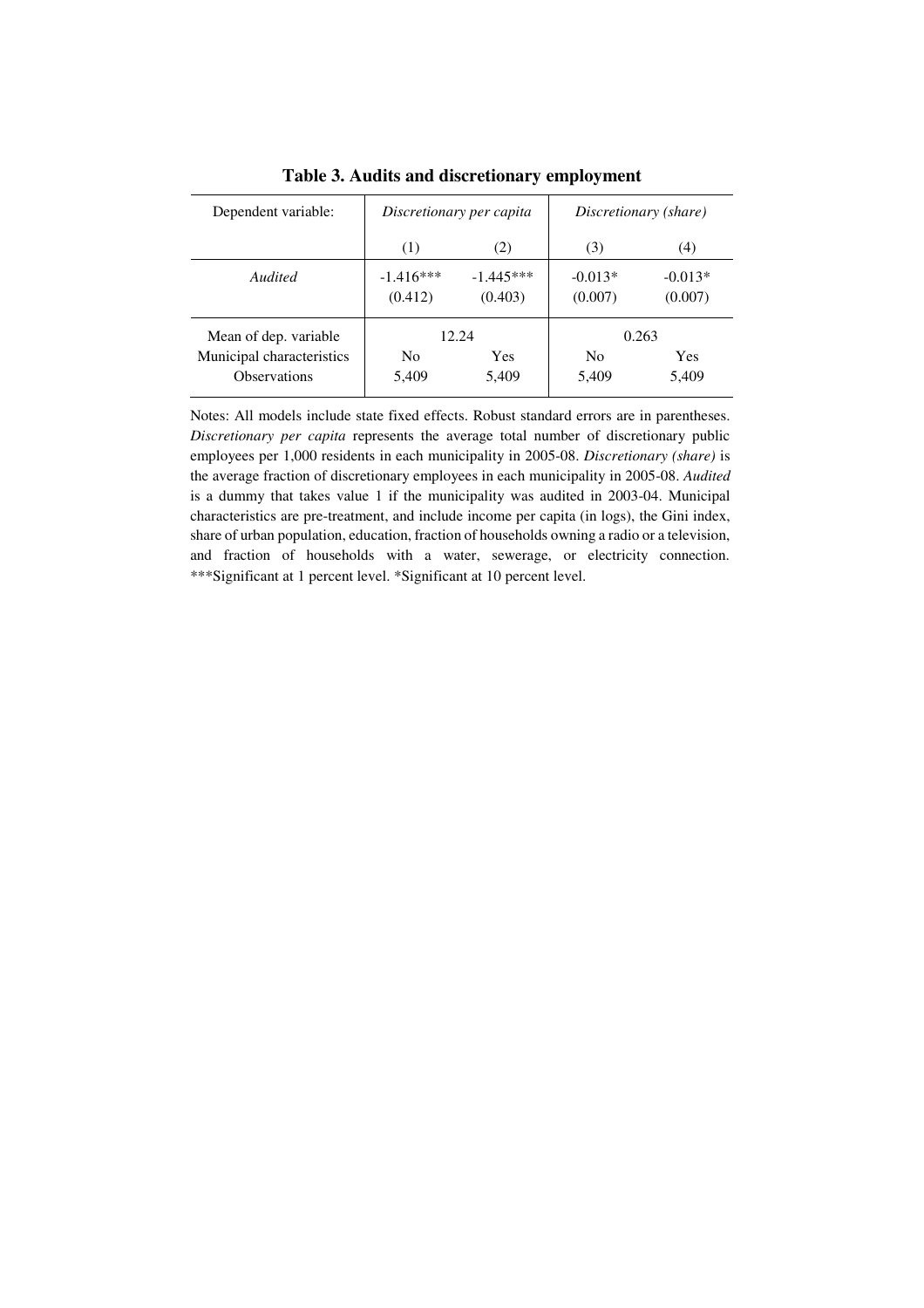| Dependent variable:                                                       |                         | Employees per capita   | Municipal performance   |                               |  |
|---------------------------------------------------------------------------|-------------------------|------------------------|-------------------------|-------------------------------|--|
|                                                                           | (1)                     | (2)                    | (3)                     | (4)                           |  |
| <b>Audited</b>                                                            | $-2.588***$<br>(0.806)  | $-2.620***$<br>(0.729) | 0.0040<br>(0.0035)      | $-0.0010$<br>(0.0026)         |  |
| Mean of dep. variable<br>Municipal characteristics<br><b>Observations</b> | N <sub>0</sub><br>5,409 | 44.32<br>Yes<br>5,409  | N <sub>0</sub><br>5,385 | 0.5827<br><b>Yes</b><br>5,385 |  |

**Table 4. Audits and efficiency** 

Notes: All models include state fixed effects. Robust standard errors are in parentheses. *Employees per capita* represents the average total number of public employees per 1,000 residents in each municipality in 2005-08. *Municipal performance* is measured through the IFDM index of municipal development. *Audited* is a dummy that takes value 1 if the municipality was audited in 2003-04. Municipal characteristics are pre-treatment, and include income per capita (in logs), the Gini index, share of urban population, education, fraction of households owning a radio or a television, and fraction of households with a water, sewerage, or electricity connection. \*\*\*Significant at 1 percent level.